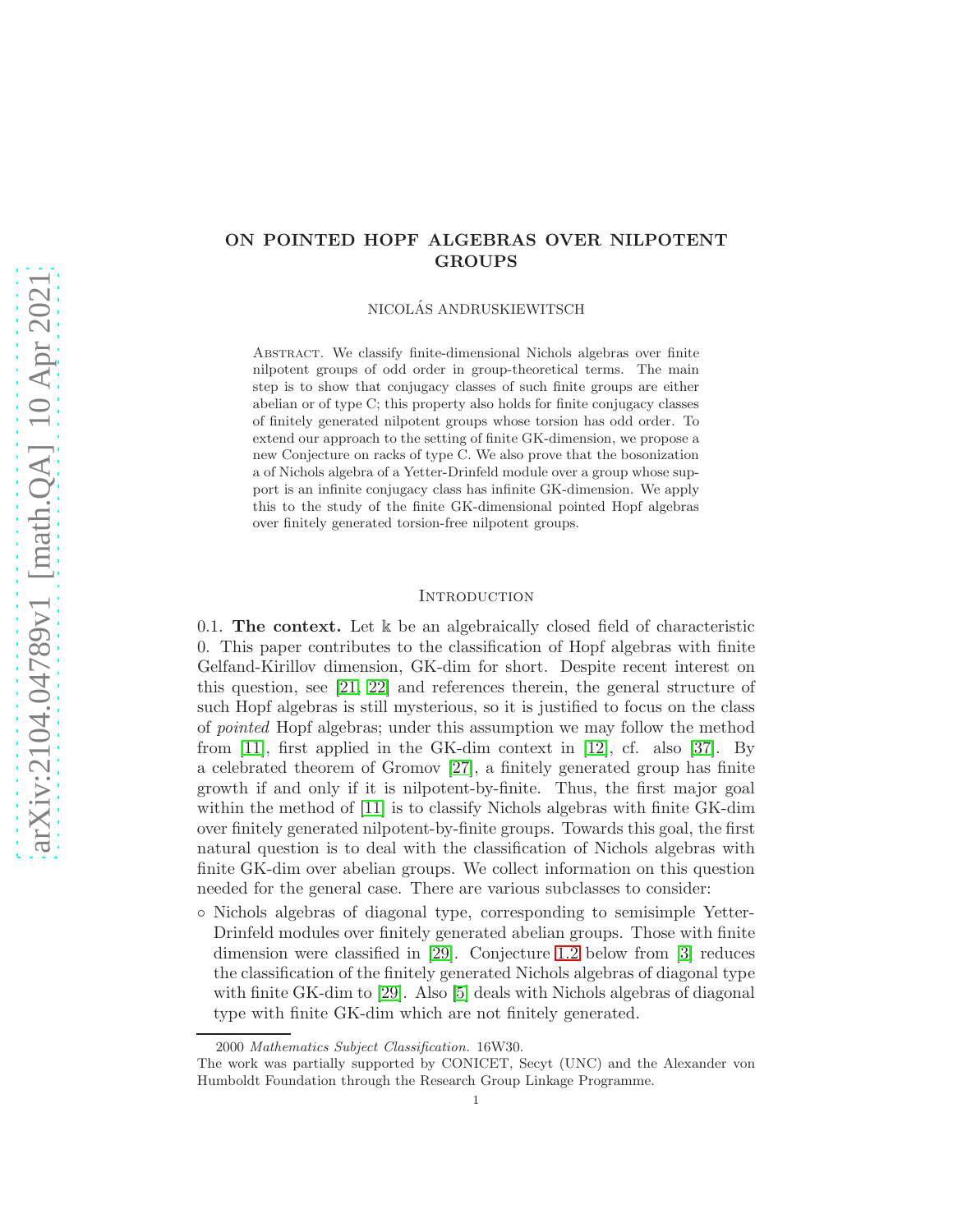#### 2 NICOLAS ANDRUSKIEWITSCH ´

- $\circ$  Next comes the class of Nichols algebras of *blocks & points*; here the classification of those with finite GK-dim was achieved in [\[3\]](#page-24-3) for finite, and [\[5\]](#page-24-4) for infinite, rank; both assume the validity of Conjecture [1.2.](#page-3-0)
- There are decomposable Yetter-Drinfeld modules over abelian groups that are not of the form *blocks*  $\mathcal{C}$  points; they contain components known as pale blocks. The classification of those with finite GK-dim in rank 3 was also obtained in [\[3\]](#page-24-3) while rank 4 is work in progress [\[7\]](#page-24-5).

Summarizing, in order to have a classification of the finitely generated Nichols algebras with finite GK-dim over abelian groups it remains to conclude the classification of the blocks  $\mathcal{B}$  pale blocks  $\mathcal{B}$  points giving rise to Nichols algebras with finite GK-dim and to prove Conjecture [1.2;](#page-3-0) we believe that both objectives could be attained soon. We should also mention that the classification of finite-dimensional Nichols algebras over finite groups is far from complete notwithstanding intense activity in this direction. See [\[1,](#page-24-6) [23,](#page-24-7) 32] and references therein.

The focus of this article is on Nichols algebras over nilpotent groups whose bosonizations have finite GK-dim. The main results of this paper are:

- The description of the finite-dimensional Nichols algebras over a finite nilpotent group of odd order  $G$  up to the knowledge of the conjugacy classes and the representations of the centralizers of G, Theorem [3.11.](#page-17-0)
- $\circ$  The description of the bosonizations  $\mathscr{B}(M)\# \mathbb{K}G$  with G a torsion-free nilpotent group and  $M \in \frac{\mathbb{k}G}{\mathbb{k}G}$  semisimple having finite GK-dim up to knowledge of the irreducible representations of G. See Theorem [3.5.](#page-14-0)

We next describe how we achieve these results.

0.2. Finite nilpotent groups. Let us start with finite nilpotent groups of odd order. Our first basic result, Theorem [2.1,](#page-8-0) states that any conjugacy class of such a group is either abelian or of type C. The notion of rack of type C was introduced in [\[8\]](#page-24-8), where it was shown that any Nichols algebra whose support is of type C has infinite dimension. Thus we are reduced to deal with abelian conjugacy classes which give rise to braided vector spaces of diagonal type. To give a more precise answer, we generalize a technique from [\[40\]](#page-25-2), the only reference we know on Nichols algebras over nilpotent groups (beyond the abelian case). A similar analysis could be carried out in the context of finite GK-dim, but we need to assume the already mentioned Conjecture [1.2](#page-3-0) and the new Conjecture [1.13](#page-7-0) extending the criterium of type C from [\[8\]](#page-24-8) to the setting of GK-dim.

0.3. Finitely generated nilpotent groups. Our second basic result, The-orem [2.6,](#page-10-0) shows that the bosonization  $\mathscr{B}(M)\# \Bbbk G$  of the Nichols algebra of any Yetter-Drinfeld  $M$  module over any finitely generated group  $G$ , whose support is an infinite conjugacy class, has infinite GK-dim even if  $\mathscr{B}(M)$ could have finite GK-dim. It is known that any conjugacy class of a finitely generated torsion-free nilpotent group  $G$  is either infinite or central, thus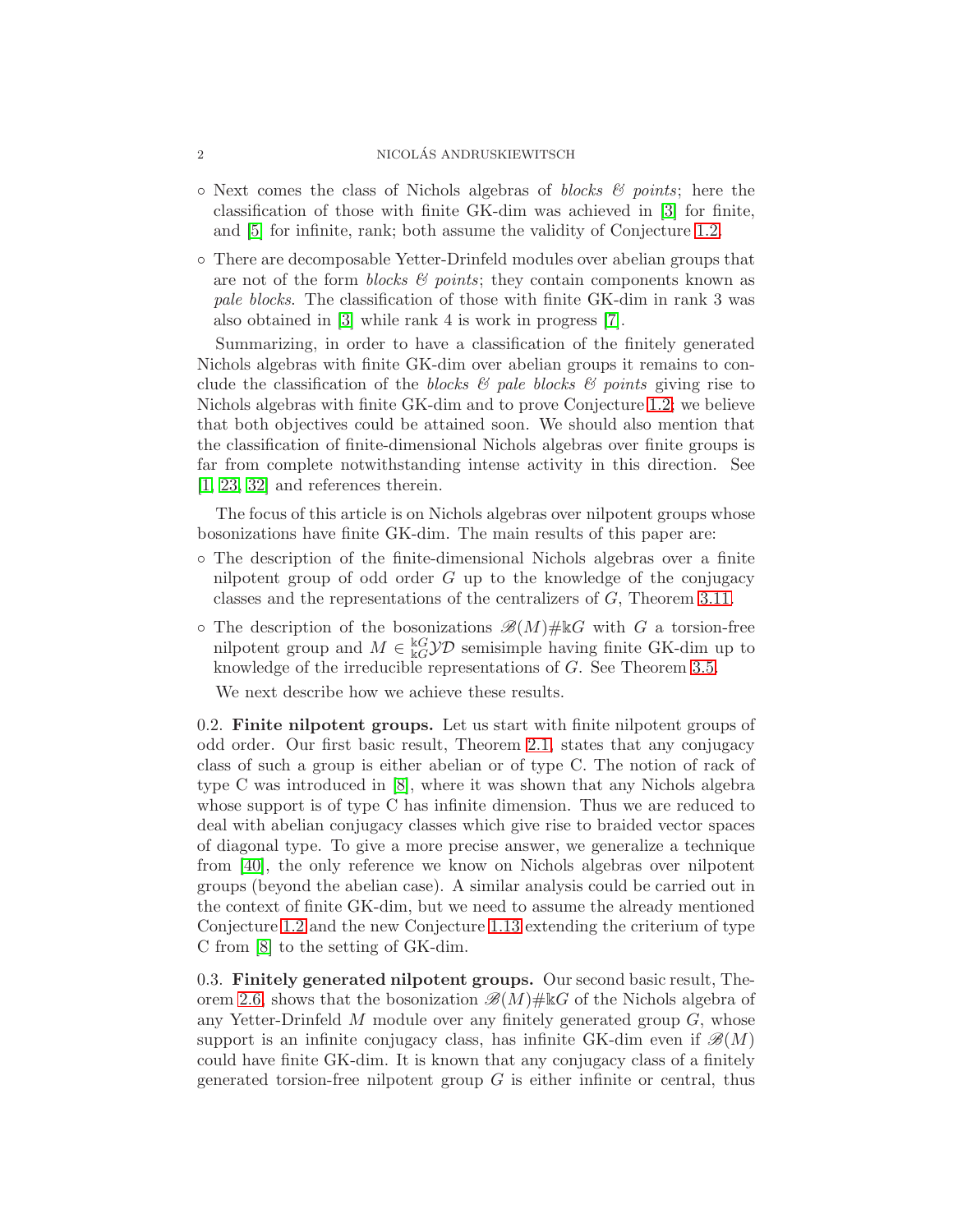for such groups we just need to study Nichols algebras with central support. These arise also over abelian groups, discussed above in §[0.1.](#page-0-0) For illustration we list those corresponding to M semisimple, see Theorem [3.5.](#page-14-0)

Finally let G be a finitely generated nilpotent group and assume that its torsion subgroup  $T$  has odd order. Then we show that any finite conjugacy class is either abelian or of type C, see Proposition [2.9,](#page-11-0) extending Theorem [2.1.](#page-8-0) To proceed further we need the validity of Conjectures [1.2](#page-3-0) and [1.13.](#page-7-0) We also make a reduction when the order of  $T$  is coprime to 6.

The paper has four sections; in the first one we collect preliminary information on Nichols algebras. Section [2](#page-8-1) deals with conjugacy classes including the basic theorems mentioned above. In Section [3](#page-13-0) we establish the main results, stating some auxiliary lemmas in more generality for future applications and discussing a few examples. Comments on the open questions on Hopf algebras over nilpotent-by-finite groups are in the last Section [4.](#page-22-0)

Acknowledgment. I thank Caleb Eckhardt and Pavel Shumyatsky for pointing out proofs of Lemmas [2.7](#page-11-1) and [2.10](#page-12-0) to me, respectively. I am also grateful to Sonia Natale for many interesting discussions (on the matters of this paper).

# 1. Preliminaries

1.1. **Notations.** We denote the cardinal of a set X by |X|. If  $k < \ell$  are non-negative integers, then we set  $\mathbb{I}_{k,\ell} = \{i \in \mathbb{N} : k \leq i \leq \ell\}$  and just  $\mathbb{I}_{\ell} = \mathbb{I}_{1,\ell}$ . Given a positive integer  $\ell$ , we denote by  $\mathbb{G}_{\ell}$  the group of  $\ell$ -th roots of unity in  $\mathbb{k}$ , and by  $\mathbb{G}_\ell' \subset \mathbb{G}_\ell$  the subset of those of order  $\ell$ . The group of all roots of unity is denoted by  $\mathbb{G}_{\infty}$  and  $\mathbb{G}'_{\infty} := \mathbb{G}_{\infty} - \{1\}.$ 

Let  $G$  be a group. The identity, the group of characters and the center of G are denoted by  $e, \hat{G} = \text{Hom}_{\text{groups}}(G, \mathbb{k}^{\times})$  and  $Z(G)$ . The notations  $F \le G$ , or  $G \ge F$ , mean that F is a subgroup of G, while  $F \lhd G$ , or  $G \rhd F$ , mean that  $F \leq G$  is normal. We shall use the notations  $x \triangleright y = xyx^{-1}$ ,  $[x, y] = xyx^{-1}y^{-1}$  (the commutator),  $|x| =$  the order of x, for  $x, y \in G$ . Given  $x \in G$ , let  $\mathcal{O}_x$  be its conjugacy class and let  $G^x$  be its centralizer. If emphasis is needed, then we write  $\mathcal{O}_x^G = \mathcal{O}_x$ .

The symmetric and exterior algebras of a vector space  $V$  are denoted  $S(V)$  and  $\Lambda(V)$  respectively.

Let  $\text{Irr } \mathcal{C}$  be the set of isomorphism classes of simple objects in an abelian category  $\mathcal C$ . If A is an algebra and  $\mathcal C$  is the category of A-modules, then Irr  $A := \text{Irr } C$ ; if  $A = \mathbb{k}G$ , then Irr  $G := \text{Irr } A$ . Also Indec C denotes the set of isomorphism classes of indecomposable objects in  $\mathcal C$  and corespondingly we have  $\text{Index }A$ ,  $\text{Index }G$ .

1.2. Yetter-Drinfeld modules. A braided vector space is a pair  $(V, c)$ where V is a vector space and  $c \in GL(V^{\otimes 2})$  satisfies the braid equation  $(c \otimes id)(id \otimes c)(c \otimes id) = (id \otimes c)(c \otimes id)(id \otimes c)$ . A systematic way of producing braided vector spaces is through Yetter-Drinfeld modules over a Hopf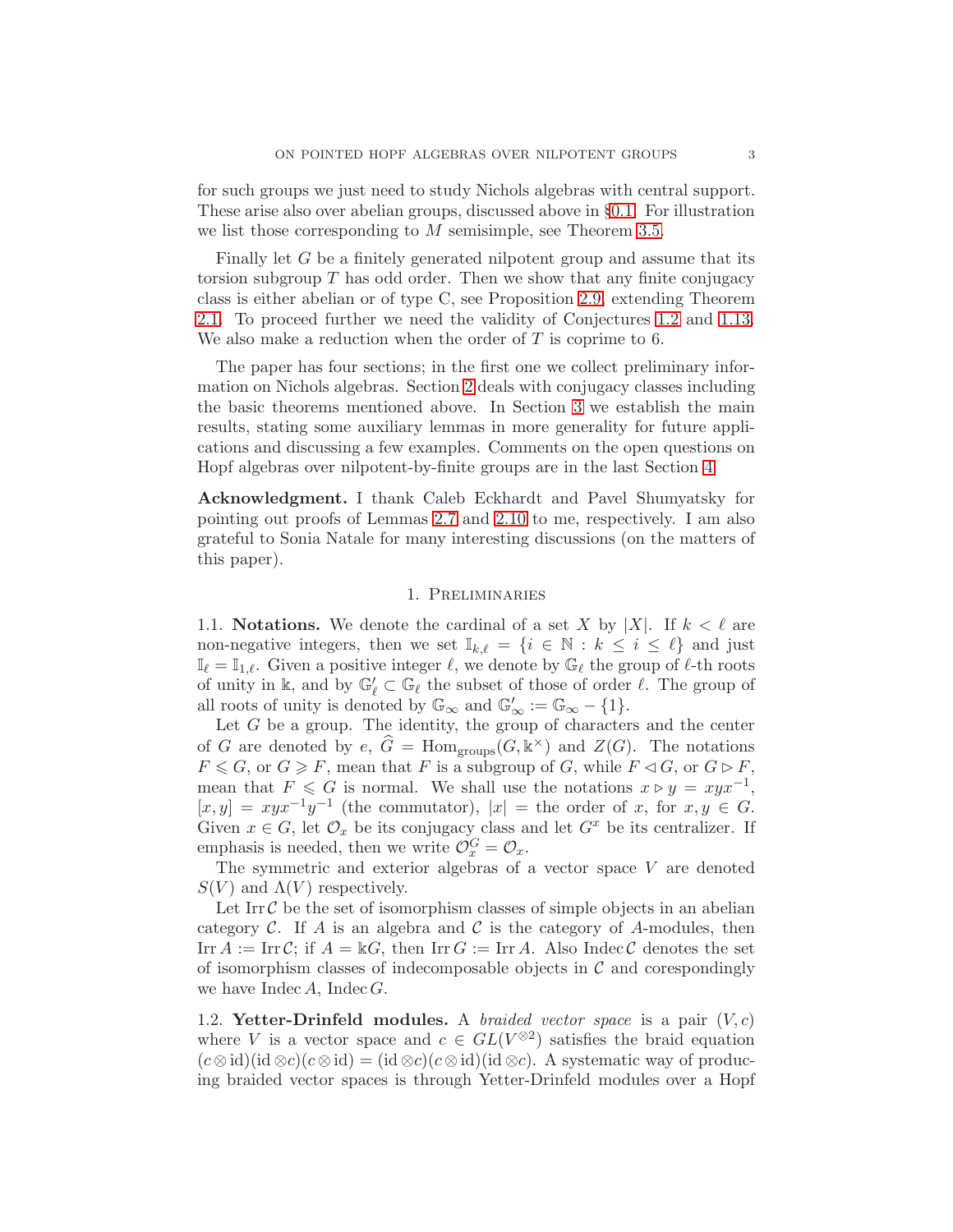algebra  $H$  (always assumed with bijective antipode); these are  $H$ -modules and  $H$ -comodules subject to a compatibility condition, see [\[35\]](#page-25-3). The category  $_{\mathcal{H}}^{\mathcal{H}}\mathcal{YD}$  of Yetter-Drinfeld modules over  $\mathcal{H}$  is a braided monoidal one. Hence the notion of Hopf algebras in  $\frac{\mathcal{H}}{\mathcal{U}}\mathcal{D}$  is available. We refer to [\[1\]](#page-24-6) for the concepts of Nichols algebra of a Yetter-Drinfeld module (a special kind of Hopf algebra in  $^{\mathcal{H}}_{\mathcal{H}}\mathcal{YD}$ ) and Nichols algebra of a braided vector space (a non-categorical version of the former), central in the approach to the classification of pointed Hopf algebras pursued in this paper.

If  $V \in \mathcal{H} \mathcal{YD}$ , or if  $(V, c)$  is a braided vector space, then  $\mathcal{B}(V)$  denotes its Nichols algebra and  $\mathcal{J} = \mathcal{J}(V)$  its ideal of defining relations.

<span id="page-3-1"></span>Example 1.1. Yetter-Drinfeld modules of dimension 1 are classified by YDpairs over H, that is pairs  $(g, \chi) \in G(H) \times \text{Hom}_{\text{Alg}}(H, \mathbb{k})$  satisfying

$$
\chi(h)g = \chi(h_{(2)})h_{(1)}gS(h_{(3)}), \qquad h \in H.
$$

Given a YD-pair  $(g, \chi)$ , we denote by  $\Bbbk_g^{\chi} \in \mathcal{H} \mathcal{YD}$  the one-dimensional vector space where H acts by  $\chi$  and co-acts by g. Let  $q = \chi(g)$ . It is well-known  $\int \mathbb{k}[T]/T^N, \quad \text{if } q \in \mathbb{G}'_N, N > 1;$ 

that  $\mathscr{B}(\Bbbk_g^{\chi}) \simeq$  $\mathbb{R}[T],$   $\mathbb{R}[T],$  otherwise,  $\mathbb{R}[T]$ ,  $\mathbb{R}[T]$ 

1.3. Nichols algebras of diagonal type. Let  $\theta \in \mathbb{N}$  and  $\mathbb{I} := \mathbb{I}_{\theta}$ . Given a matrix  $\mathbf{q} = (q_{ij})_{i,j\in\mathbb{I}} \in (\mathbb{k}^\times)^{\mathbb{I}\times\mathbb{I}}$ , we denote by  $(V, c^{\mathbf{q}})$  the braided vector space of diagonal type associated to **q**, where V has a basis  $(x_i)_{i\in\mathbb{I}}$  and

(1.1) 
$$
c^{\mathbf{q}}(x_i \otimes x_j) = q_{ij} x_j \otimes x_i, \qquad i, j \in \mathbb{I}.
$$

In this case we set  $\mathcal{J}_{q} = \mathcal{J}(V)$ ,  $\mathcal{B}_{q} = \mathcal{B}(V)$ , etc. The *Dynkin diagram* associated to **q** is the graph with  $\theta$  vertices, where the vertex i is labelled by  $q_{ii}$ , and there is an edge between i and j labelled by  $\tilde{q}_{ij} := q_{ij}q_{ji}$ . When  $\tilde{q}_{ij} = 1$ , the edge is omitted except sometimes for the needs of the exposition.

Assume that a matrix  $\mathbf{p} = (p_{ij})_{i,j\in\mathbb{I}}$  is *twist-equivalent* to  $\mathbf{q}$ , that is they have the same Dynkin diagram, i. e.  $p_{ii} = q_{ii}$  and  $\tilde{p}_{ij} = \tilde{q}_{ij}$  for all  $i \neq j$ . Then the Nichols algebras  $\mathscr{B}_{p}$  and  $\mathscr{B}_{q}$ , which are not necessarily isomorphic, have the same Hilbert series, hence the same GK-dim by [\[33,](#page-25-4) Lemma 6.1]. We shall express this situation by  $\mathscr{B}_{\mathbf{p}} \simeq_{\text{tw}} \mathscr{B}_{\mathbf{q}}$ .

We may refer to the connected components of the Dynkin diagram and a fortiori of q. For many purposes we may assume that q is connected as  $\mathscr{B}_{q}$  is the twisted tensor product of the Nichols algebras of the connected components of q. Under suitable hypotheses, a matrix q gives rise to a generalized root system [\[30\]](#page-25-5); if dim  $\mathscr{B}_{q} < \infty$ , then q has a finite root system. The classification of all q with finite root system and connected Dynkin diagram was given in [\[29\]](#page-25-1); this contains the classification of the finite-dimensional Nichols algebras of diagonal type. The Nichols algebras  $\mathscr{B}_{q}$  with q in the list of [\[29\]](#page-25-1) have finite GK-dim. It was conjectured that these are all.

<span id="page-3-0"></span>Conjecture 1.2. [\[3,](#page-24-3) Conjecture 1.5] The root system of a Nichols algebra of diagonal type with finite GK-dimension is finite.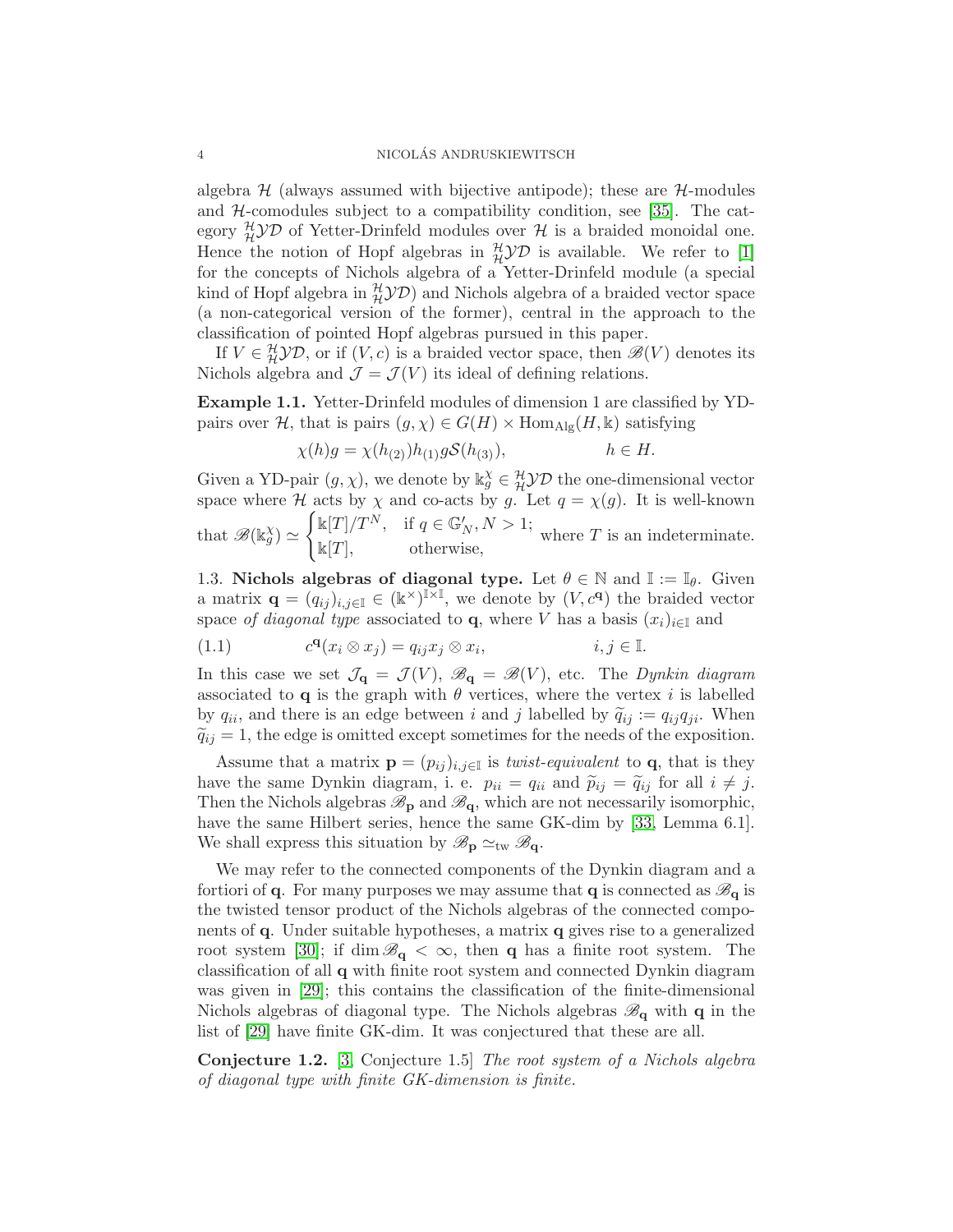The conjecture holds when  $\theta \leq 3$ , when **q** is of Cartan type, or when **q** is generic, see [\[4\]](#page-24-9), [\[17\]](#page-24-10) and references therein.

The defining relations of the Nichols algebras  $\mathscr{B}_{q}$  with q in the list of [\[29\]](#page-25-1) appear in [\[13,](#page-24-11) [14\]](#page-24-12). See the survey [\[2\]](#page-24-13).

We shall apply several times the following result. The first three items are well-known, the last follows from [\[4,](#page-24-9) Theorems 1, 2, 4.1]. The case  $\theta = 1$ is covered by Example [1.1.](#page-3-1)

<span id="page-4-1"></span>**Lemma 1.3.** Assume that  $\theta \geq 2$ . Given  $q \in \mathbb{k}^{\times}$ , let V be a braided vector space of diagonal type with matrix  $\mathbf{q} = (q_{ij})_{i,j\in\mathbb{I}}$  where  $q_{ij} = q$  for all  $i, j \in \mathbb{I}$ ;

thus locally the Dynkin diagram is  $\int_{i}^{q}$  $\frac{q^2}{j}$  of  $j$  for all  $i \neq j$ . Then

- (i) If  $q = 1$ , then  $\mathscr{B}(V) \simeq S(V)$ .
- (ii) If  $q = -1$ , then  $\mathscr{B}(V) \simeq \Lambda(V)$ .
- (iii) If  $q \in \mathbb{G}'_3$  and  $\dim V = 2$ , then  $\mathscr{B}(V)$  is of Cartan type  $A_2$  and has dimension 27.
- (iv) Otherwise GK-dim  $\mathscr{B}(V) = \infty$ .

The next result will be useful too. For the first two items we assume Conjecture [1.2](#page-3-0) and go through the list of [\[29\]](#page-25-1). Here by cycle we mean a closed path. For [\(iii\),](#page-4-0) see [\[3,](#page-24-3) Lemma 2.8] inspired by [37].

<span id="page-4-2"></span>**Lemma 1.4.** Let  $V$  be a braided vector space of diagonal type such that its Dynkin diagram contains

- <span id="page-4-3"></span>(i) either an N-cycle, with  $N > 3$ ;
- <span id="page-4-0"></span>(ii) or else a 3-cycle, with no vertex labelled by  $-1$ ,
- (iii) or else a sub-diagram of the form  $\frac{q}{\circ} \frac{r}{r} \frac{1}{r}$ ,  $r \neq 1$ .

Then GK-dim  $\mathscr{B}(V) = \infty$ .

<span id="page-4-5"></span>*Remark* 1.5. The only 3-cycles with all vertices labelled by  $-1$  in [\[29\]](#page-25-1) are



These are of type  $D(2, 1; \alpha)$ , [\[2,](#page-24-13) §5.4]. When  $q = r = s \in \mathbb{G}'_3$ , dim  $\mathscr{B}_{\mathbf{q}} = 2^4 3^3$ . Furthermore this diagram can not be embedded in a Dynkin diagram of rank 4 with finite root system, see [\[29,](#page-25-1) Table 4].

<span id="page-4-4"></span>Remark 1.6. The only Dynkin diagrams of rank 2 in the list of [\[29\]](#page-25-1) with both vertices labelled by the same  $q \neq 1$  are

 $\frac{q}{\circ}$  $q^{-1}$  q  $\delta$ , of type  $A_2$ ;  $\int_{0}^{q} \frac{\zeta}{\zeta} \frac{q}{\zeta}$ , where  $\zeta \in \mathbb{G}'_{12}$  and  $q = -\zeta^2$ ; of type  $\mathfrak{u}\mathfrak{f}\mathfrak{o}(8)$ , see [\[2,](#page-24-13) §10.8].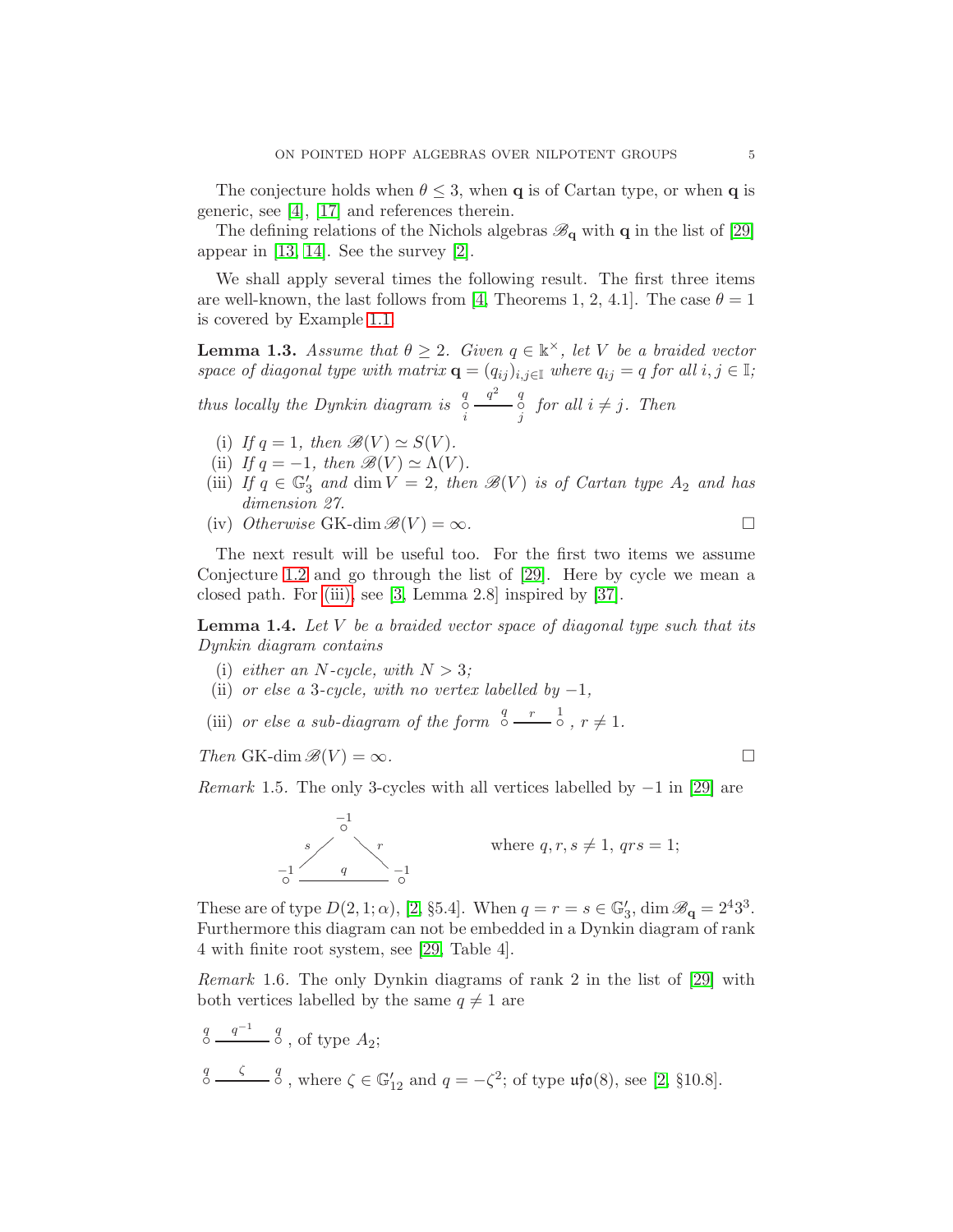<span id="page-5-4"></span>**Definition 1.7.** Let  $(V, c<sup>q</sup>)$  be a braided vector space of diagonal type. A principal realization of  $(V, c^{\mathbf{q}})$  over a Hopf algebra  $\mathcal H$  is a family  $(g_i, \chi_i)_{i \in \mathbb I}$  of YD-pairs such that  $q_{ij} = \chi_j(g_i)$  for all  $i, j$ . In this case  $V = \bigoplus_i \mathbb{K}_{g_i}^{\chi_i} \in \mathcal{H} \mathcal{YD}$ .

Let G be a finite group of odd order. By inspection of the list in [\[29\]](#page-25-1), we see that a matrix q with finite root system and connected Dynkin diagram could have a principal realization over the the group algebra  $\mathbb{K}G$  only when either it is of Cartan type, or else its Dynkin diagram is one of

<span id="page-5-0"></span>(1.2) 
$$
\omega \frac{q^{-1}}{6} \frac{q}{6},
$$
  $\omega \frac{q^{-2}q}{6} \omega q^{-1},$   
\n(1.3)  $\zeta \frac{\zeta^{-1}}{6} \zeta \frac{\zeta^{-1}}{6} \zeta^{-3}$   $\zeta \frac{\zeta^{-1}}{6} \zeta^{-4} \frac{\zeta^{4}}{6} \zeta^{-3},$ 

<span id="page-5-1"></span>where the order of q divides  $|G|$  and is  $> 3, \omega \in \mathbb{G}'_3$  and  $\zeta \in \mathbb{G}'_9$ . In particular, if 3 does not divide  $|G|$ , then q could admit a principal realization only if it is of Cartan type. See  $[2, \S7.2, \S7.3]$  for information on  $(1.2)$  of type  $\mathbf{br}(2)$ , resp.  $(1.3)$  of type  $\mathbf{br}(3)$ .

1.4. Yetter-Drinfeld modules over groups. Let  $G$  be a group. Recall that  $\mathcal{O}_x$  denotes the conjugacy class and  $G^x$  the centralizer of  $x \in G$ . For any  $y \in \mathcal{O}_x$  we fix  $g_y \in G$  such that  $g_y \triangleright x = y$ . Then for  $h \in G$  and  $y \in \mathcal{O}_x$ 

<span id="page-5-2"></span>(1.4) 
$$
t_{h,y} := g_{h \triangleright y}^{-1} h g_y \in G^x.
$$

A Yetter-Drinfeld module  $M \in \frac{\Bbbk G}{\Bbbk G}$  is just a G-graded vector space  $M =$  $\bigoplus_{q\in G}M_q$  provided with a linear action of G such that

$$
h \cdot M_g = M_{h \triangleright g}, \qquad \qquad h, g \in G.
$$

In such case, the support of M is supp  $M = \{g \in G : M_q \neq 0\}$ , which is a disjoint union of conjugacy classes. If  $v \in M_g$ , then deg  $v := g$ .

We next describe  $\text{Irr}\frac{kG}{kG}\mathcal{YD}$  and Indec  $\frac{kG}{kG}\mathcal{YD}$ . First we consider  $x \in G$  and a representation  $\rho: G^x \to GL(W)$ . We set

$$
M(x, W) := \operatorname{Ind}_{G^x}^G W \simeq \mathbb{k} \mathcal{O} \otimes W \simeq \bigoplus_{y \in \mathcal{O}_x} g_y \otimes W.
$$

As is known,  $M(x, W)$  belongs to  ${}_{kG}^{kG}$  $\mathcal{YD}$  with action and grading

$$
h \cdot (g_y \otimes w) = g_{h \triangleright y} \otimes t_{h,y} \cdot w, \qquad \deg(g_y \otimes w) = y,
$$

where  $t_{h,y}$  is given by [\(1.4\)](#page-5-2). We also use the notation  $M(x,\rho) = M(x,W)$ , and accordingly

$$
\mathscr{B}(x,W) := \mathscr{B}(M(x,\rho)) =: \mathscr{B}(x,\rho).
$$

For brevity, we set  $g_y w = g_y \otimes w$ . Then the braiding of  $M(x, W)$  is given by

<span id="page-5-3"></span>
$$
(1.5) \t c(g_z u \otimes g_y w) = g_{z \uplus y}(t_{z,y} \cdot w) \otimes g_z u, \t z, y \in \mathcal{O}_x, u, w \in W.
$$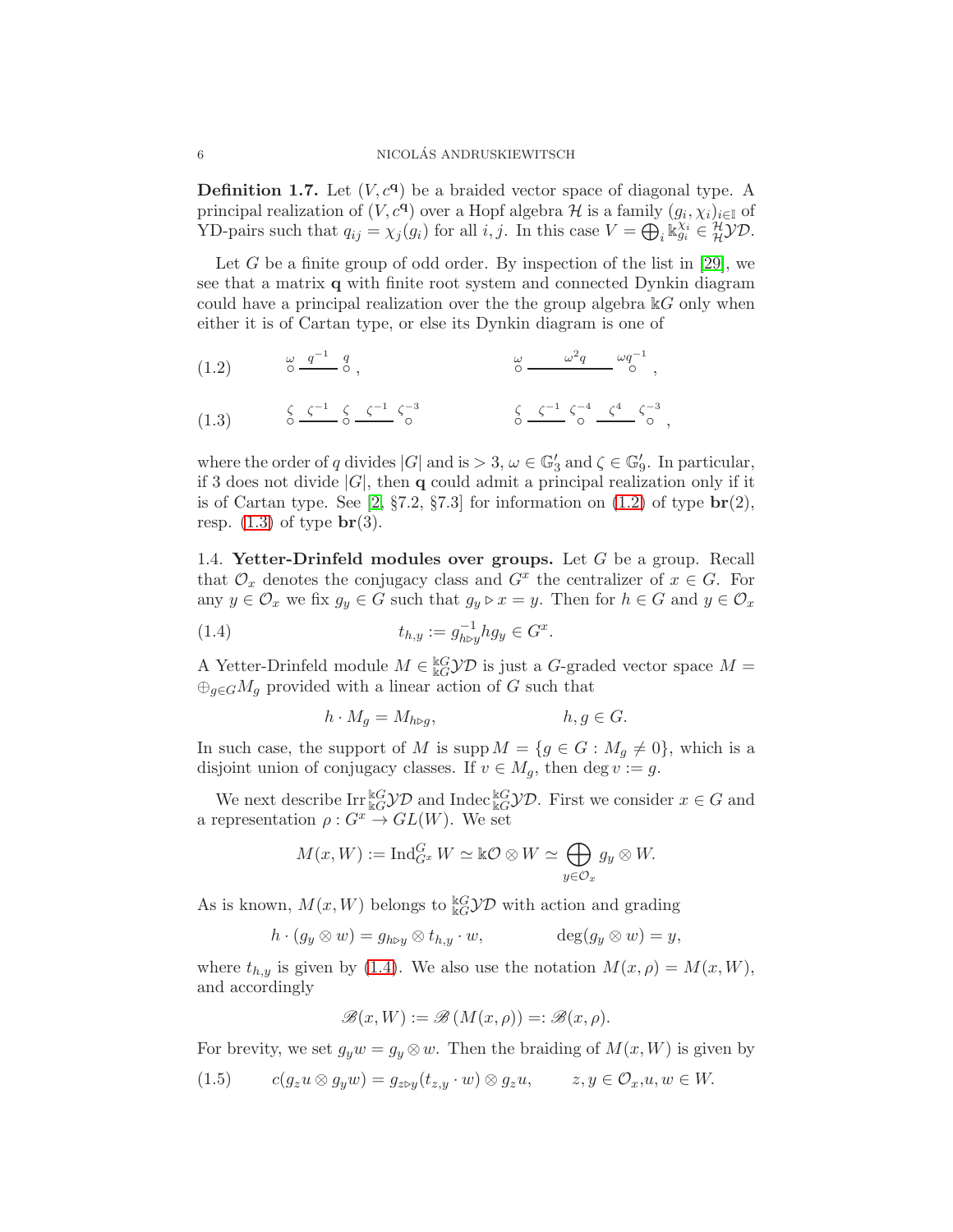**Example 1.8.** A YD-pair over kG is just a pair  $(g, \chi) \in Z(G) \times \widehat{G}$ ; then  $\Bbbk_{g}^{\chi} \simeq M(\mathcal{O}_{g}, \chi)$ , see Example [1.1.](#page-3-1) If e.g.  $g \in Z(G) \cap [G, G]$  and  $\chi \in \widehat{G}$ , then  $\mathscr{B}(g,\chi) \simeq S(W)$  where dim  $W = 1$ , thus GK-dim  $\mathscr{B}(g,\chi) = 1$ .

**Proposition 1.9.** Irr ${}^k G \mathcal{YD}$  is parametrized by pairs  $(\mathcal{O}, W)$  where  $\mathcal O$  is a conjugacy class and  $W \in \text{Irr } G^x$  for a fixed choice of  $x \in \mathcal{O}$ . Similarly Indec  ${}_{kG}^{kG}$ *y* $D$  is parametrized by pairs  $(O, W)$  where now  $W \in \text{Index } G^x$ .

We sketch a proof of this well-known result for completeness, as we have not found a reference for the case when  $G$  is infinite.

*Proof.* If M is indecomposable, then necessarily supp  $M = \mathcal{O}_x$  for some  $x \in G$  that we fix. Thus  $M = \bigoplus_{y \in \mathcal{O}_x} M_y$  and  $G^x$  acts on  $M_x$ . Let  $N_x$  be a  $G^x$ -submodule of  $M_x$ . For each  $y \in \mathcal{O}_x$  choose  $g_y \in G$  such that  $g_y \triangleright x = y$ . Then  $g_y \cdot N_x \subset M_y$  and  $N := \bigoplus_{y \in \mathcal{O}_x} g_y \cdot N_x$  is a Yetter-Drinfeld submodule of M. Thus, if M is indecomposable, respectively simple, then so is  $M_x$  as  $G^x$ -module, and  $M \simeq M(x, M_x)$ . The converse is proved similarly.  $\square$ 

1.5. Racks. Nichols algebras over groups are studied systematically through racks. We refer to [\[9\]](#page-24-14) for an exposition on racks and Nichols algebras over groups and [\[1\]](#page-24-6) for more recent results. Here we collect some material needed in this paper. A rack is a non-empty set  $X$  with a self-distributive operation  $\triangleright: X \times X \to X$  such that  $\varphi_x := x \triangleright \bot$  is bijective for every  $x \in X$ . The main examples are subsets of groups stable under conjugation. All racks here are assumed to be subracks of groups. A rack X is abelian if  $x \triangleright y = y$  for all  $x, y \in X$ . The inner group of a rack X is the subgroup Inn X of the group Aut X of rack automorphisms generated by  $\varphi_x$  for all  $x \in X$ .

<span id="page-6-1"></span>**Lemma 1.10.** [\[9,](#page-24-14) Lemma 1.8] A surjective morphism of racks  $\pi: X \to Y$ extends to a surjective morphism of groups  $\text{Inn } \pi : \text{Inn } X \to \text{Inn } Y$ .

*Proof.* Given  $x \in X$ , define  $\text{Inn } \pi(\varphi_x) = \varphi_{\pi(x)}$ . If  $z \in X$  satisfies  $\varphi_x = \varphi_z$ , then  $\varphi_{\pi(x)}(\pi(y)) = \pi(x) \triangleright \pi(y) = \pi(x \triangleright y) = \pi(z \triangleright y) = \varphi_{\pi(z)}(\pi(y)).$  Since  $\pi$ is surjective, then  $\varphi_{\pi(x)} = \varphi_{\pi(z)}$ , i. e. Inn  $\pi$  is well-defined. Consider next

 $G = \{ \sigma \in \mathbb{S}_X : \exists \nu \in \mathbb{S}_Y \text{ such that } \pi \sigma = \nu \pi \}.$ 

Clearly such  $\nu$  is unique,  $G \leq S_X$  and  $\sigma \mapsto \nu$  is a morphism of groups. Thus Inn  $\pi$  is a morphism of groups which is surjective because  $\pi$  is so.

The following statement is a consequence of [\[31,](#page-25-6) Theorem 2.1].

<span id="page-6-2"></span>**Theorem 1.11.** Let G be a finite non-abelian group and V and W be two simple Yetter-Drinfeld modules over G such that G is generated by the support of  $V \oplus W$ , dim  $V \leq \dim W$  and

(1.6)  $c^2|_{V\otimes W} \neq \mathrm{id}_{V\otimes W}$ .

If dim  $\mathscr{B}(V \oplus W) < \infty$ , then  $(\dim V, \dim W)$  belongs to

<span id="page-6-0"></span>
$$
(1.7) \qquad \{ (1,3), (1,4), (2,2), (2,3), (2,4) \}.
$$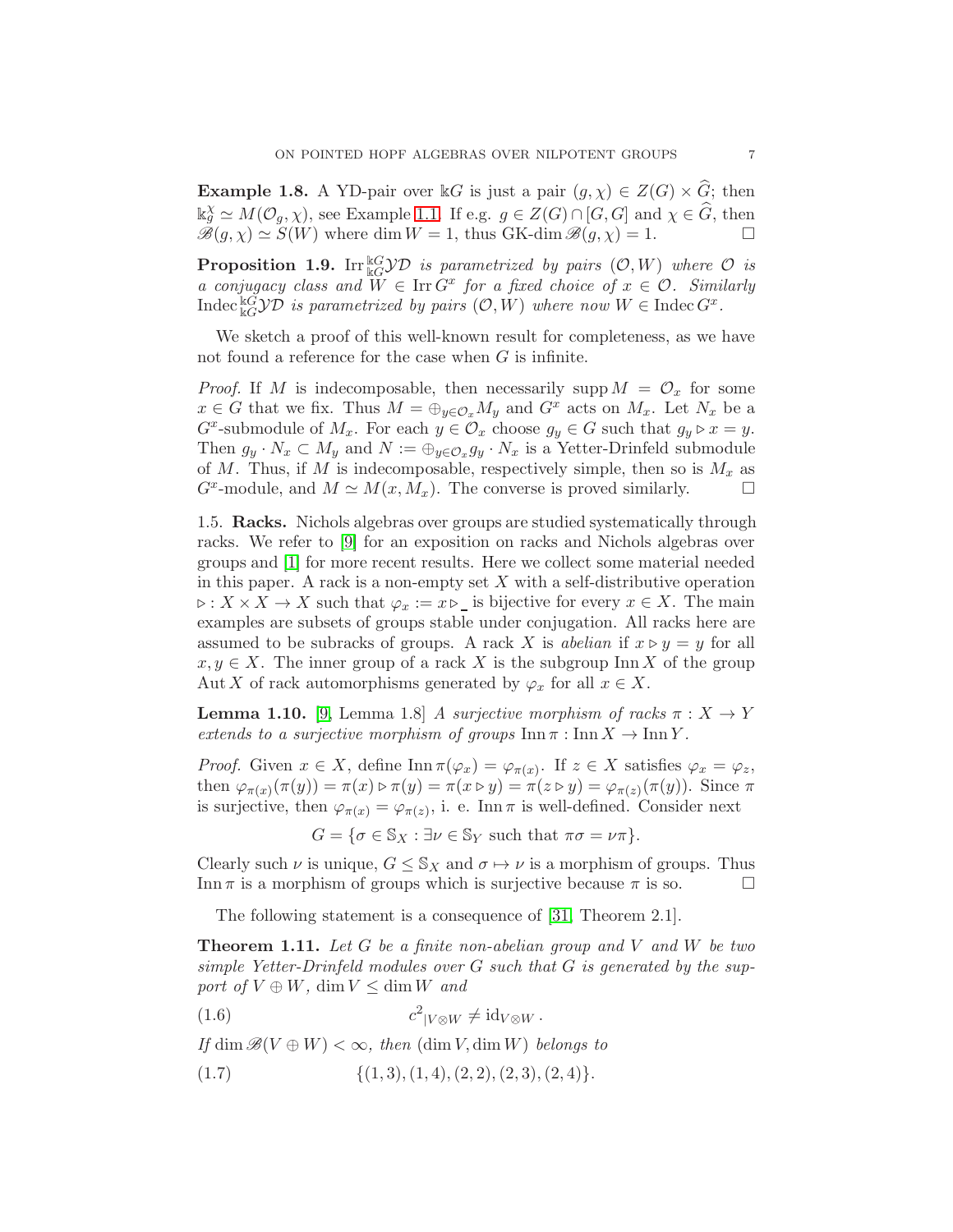When dim  $W = 3$  in [\(1.7\)](#page-6-0), W is the braided vector space associated to the transpositions in  $\mathbb{S}_3$  with the cocycle -1, which is not of diagonal type.  $\Box$ 

Recall from [\[8,](#page-24-8) Definition 2.3] that a finite rack  $X$  is of type  $C$  when there are a decomposable subrack  $Y = R \coprod S$  and elements  $r \in R$ ,  $s \in S$  such that

- <span id="page-7-3"></span>(1.8)  $r \triangleright s \neq s$  (hence  $s \triangleright r \neq r$ ),
- <span id="page-7-4"></span>(1.9)  $R = \mathcal{O}_r^{\text{Inn } Y}, \qquad S = \mathcal{O}_s^{\text{Inn } Y},$
- <span id="page-7-5"></span>(1.10)  $\min\{|R|, |S|\} > 2$  or  $\max\{|R|, |S|\} > 4$ .

<span id="page-7-1"></span>**Theorem 1.12.** [\[8,](#page-24-8) Theorem 2.9] A finite rack of type C collapses, that is  $\dim \mathscr{B}(\mathcal{O}, \mathbf{q}) = \infty$  for every finite faithful 2-cocycle **q**.

The proof of Theorem [1.12](#page-7-1) relies on [\[31,](#page-25-6) Theorem 2.1], which in turn depends on the notion of Weyl groupoid [\[30\]](#page-25-5). For some of the arguments below we need the validity of the following conjecture; the adaptation of the proof of [\[31\]](#page-25-6) does not appear to be straightforward.

<span id="page-7-0"></span>**Conjecture 1.13.** Let X be a finite rack of type C. Then GK-dim  $\mathscr{B}(\mathcal{O}, \mathbf{q}) =$  $\infty$  for every faithful 2-cocycle **q**.

<span id="page-7-6"></span>**Example 1.14.** Assume that  $G = G_1 \times G_2$ . If  $x = (x_1, x_2) \in G$ , then

 $(1.11)$   $\mathcal{O}_x = \mathcal{O}_{x_1} \times \mathcal{O}_{x_2},$   $G^x = G^{x_1} \times G^{x_2},$   $\text{Irr } G^x \simeq \text{Irr } G^{x_1} \times \text{Irr } G^{x_2}.$ 

Thus if  $W \simeq W_1 \otimes W_2$  is a simple  $G^x$ -module, then

<span id="page-7-2"></span>(1.12) 
$$
M(x, W) \simeq M(x_1, W_1) \otimes M(x_2, W_2).
$$

Correspondingly, the tensor product of two braided vector spaces  $(V, c_V)$  $(W, c_W)$  is  $(V \otimes W, c_{V \otimes W})$  where  $c_{V \otimes W} : V \otimes W \otimes V \otimes W \to V \otimes W \otimes V \otimes W$ is defined by

$$
c_{V\otimes W}:=\left(\text{id}\otimes\tau_{V,W}\otimes\text{id}\right)\left(c_{V}\otimes c_{W}\right)\left(\text{id}\otimes\tau_{W,V}\otimes\text{id}\right).
$$

Observe that there is no clear relation between the Nichols algebras  $\mathscr{B}(x, W)$ ,  $\mathscr{B}(x_1, W_1)$  and  $\mathscr{B}(x_2, W_2)$ . For instance if all three modules in [\(1.12\)](#page-7-2) have dimension one, then the braidings are given respectively by  $q, q_1$  and  $q_2$  with  $q = q_1q_2$  so that any of them could 1 with the other two being non-trivial roots of 1. But the criterium of type C propagates in this setting.

Namely, let  $X = X_1 \times X_2$  be a direct product of racks. If either  $X_1$  or  $X_2$  is of type C, then so is X. Indeed, let  $Y_1 = R_1 \coprod S_1$  be a subrack of  $X_1$ and elements  $r_1 \in R_1$ ,  $s_1 \in S_1$  satisfying [\(1.8\)](#page-7-3), [\(1.9\)](#page-7-4) and [\(1.10\)](#page-7-5). Pick any  $x_2 \in X_2$  and set  $Y = Y_1 \times \{x_2\}, R = R_1 \times \{x_2\}, S = S_1 \times \{x_2\}, r = (r_1, x_2),$  $s = (s_1, x_2)$ . Then  $(1.8), (1.9)$  $(1.8), (1.9)$  and  $(1.10)$  hold for them.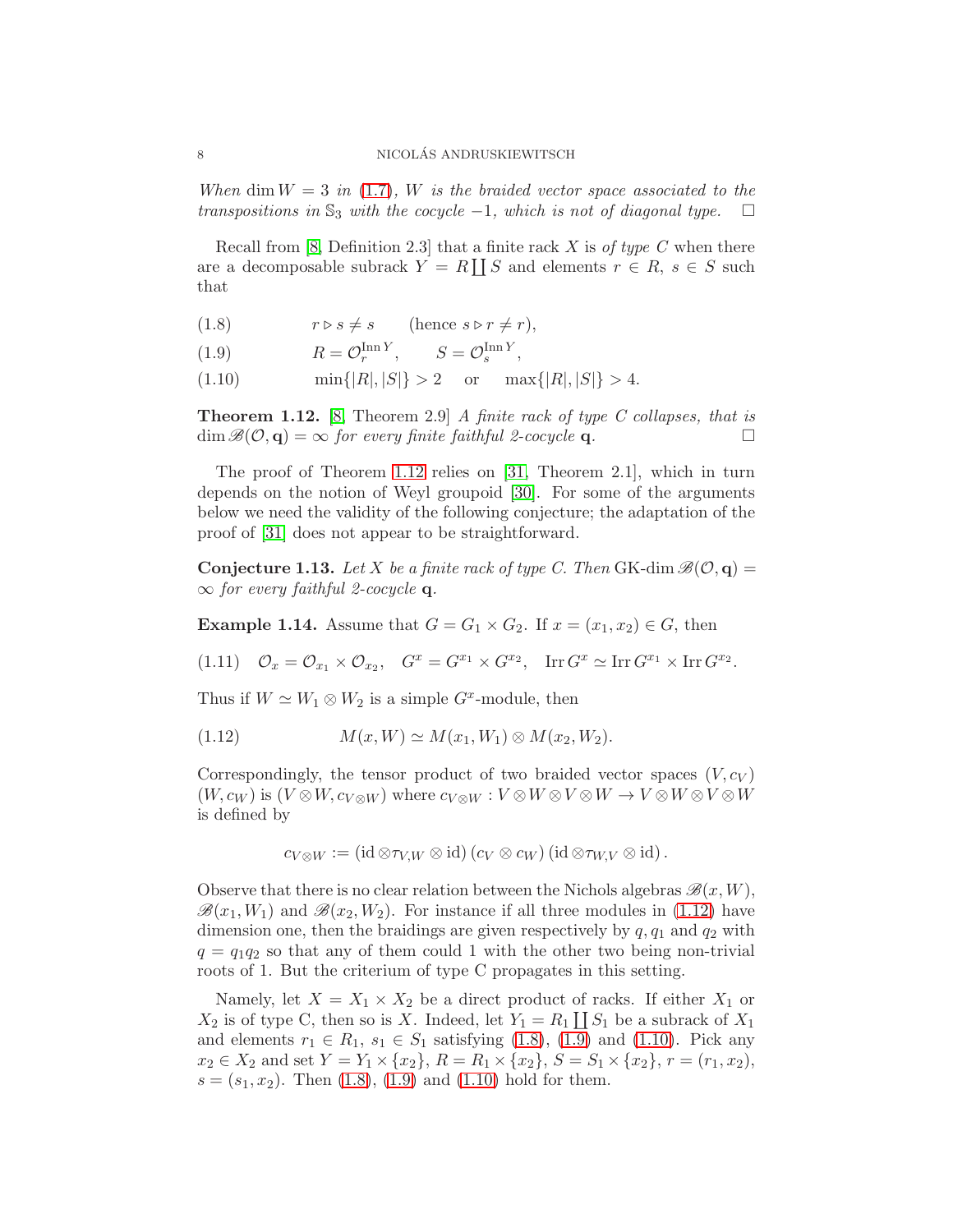#### 2. Hopf algebras and conjugacy classes

<span id="page-8-1"></span>Recall that the upper central series of a group  $G$  is the sequence of subgroups  $e = Z_0 \triangleleft Z_1 \triangleleft \cdots \triangleleft Z_i \triangleleft \cdots$ , where

$$
Z_{n+1} = Z_{n+1}(G) = \{x \in G : [x, G] \le Z_n\};
$$

G is nilpotent iff the upper centralizer series stabilizes in  $G$  [\[24,](#page-24-15) Th. 2.2].

2.1. Conjugacy classes in finite nilpotent groups. Here is our first basic result on Nichols algebras over finite nilpotent groups.

<span id="page-8-0"></span>**Theorem 2.1.** Let  $\mathcal O$  be a conjugacy class in a finite nilpotent group  $G$  of odd order. Then  $\mathcal O$  is either of type C or else an abelian rack.

There are examples of conjugacy classes of finite nilpotent groups that are of type C, see page [22.](#page-21-0)

Proof. It is well-known that a finite group is nilpotent if and only if it is isomorphic to the product of its Sylow subgroups, see e. g. [\[24,](#page-24-15) Theorem 2.13. Hence, by Example [1.14,](#page-7-6) we may assume that G is a p-group with p an odd prime. Let us assume that  $\mathcal O$  is not abelian. That is, there exist  $r, s \in \mathcal{O}$  such that  $r \triangleright s \neq s$  (and then  $s \triangleright r \neq r$ ). Let  $H = \langle r, s \rangle \leq G$ .

If  $R := \mathcal{O}_r^H \neq S := \mathcal{O}_s^H$ , then  $Y := R \coprod S$  is a decomposable subrack of  $\mathcal{O}_s$ that satisfies [\(1.9\)](#page-7-4), because  $H = \langle Y \rangle$  so  $R = \mathcal{O}_r^H = \mathcal{O}_r^{\text{Inn } Y}$  and  $\mathcal{O}_s^H = \mathcal{O}_s^{\text{Inn } Y}$ . Now [\(1.8\)](#page-7-3) holds by assumption. Evidently p divides both  $|R|$  and  $|S|$ . Since  $p \geq 3$ , [\(1.10\)](#page-7-5) holds and  $\mathcal{O}$  is of type C.

Next suppose that  $s \in \mathcal{O}_r^H = Y$ . Then  $H = \langle Y \rangle$ , hence  $Y = \mathcal{O}_r^H = \mathcal{O}_r^{\text{Inn }Y}$ is indecomposable by [\[9,](#page-24-14) Lemma 1.15]. Also Inn  $Y \simeq H/Z(H)$  by [9, Lemma 1.9], hence Inn Y is a p-group. Now by a routine recursive argument, there exists a surjective morphism of racks  $\pi : Y \to Z$  where Z is simple. Considering the surjective morphism of groups  $\text{Inn } \pi : \text{Inn } Y \to \text{Inn } Z$  given by Lemma [1.10,](#page-6-1) we see that  $\text{Inn } Z$  is a p-group, so in particular  $|Z|$  should be a power of p. But then  $\text{In } \mathbb{Z}$  could not be a p-group being a semidirect product of a p-group with a group of order not divisible by  $p$ , see [\[9,](#page-24-14) Proposition 3.2 and Theorem 3.7], and also the discussion at the end of page 204 and the beginning of page 205 in [\[9\]](#page-24-14).  $\Box$ 

Note that this is not a statement on racks with  $p^n$  elements,  $p$  an odd prime but on conjugacy classes of p-groups.

When  $G$  is a 2-group, Theorem [2.1](#page-8-0) is no longer true. Indeed, the group  $\mathbb{D}_4 = \langle x, y | x^2 = e = y^4, x y x = y^3 \rangle$  admits a a finite-dimensional Nichols algebra  $\mathscr{B}(V)$  where supp  $V = Y = \mathcal{O}_x \coprod \mathcal{O}_{xy}$  which is neither abelian nor of type C. The rack Y can be realized as conjugacy class in the group  $D_4 \rtimes \mathbb{Z}/4$ determined by the automorphism  $\sigma : \mathbb{D}_4 \to \mathbb{D}_4$ ,  $\sigma(x) = xy$ ,  $\sigma(y) = y$ .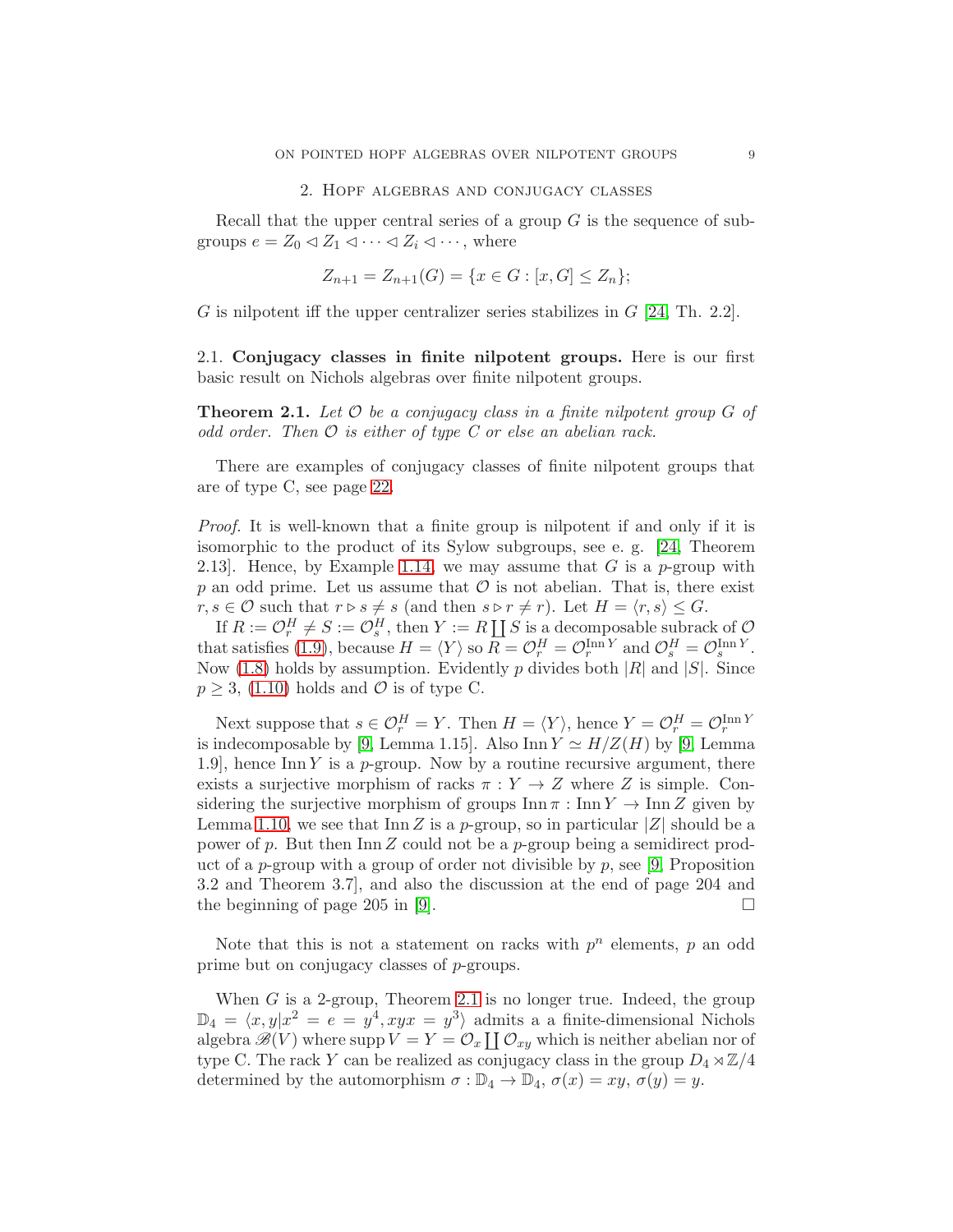2.2. Hopf algebras and infinite conjugacy classes. Let  $\mathcal H$  be a Hopf algebra. If R is a Hopf algebra in  $^{\mathcal{H}}_{\mathcal{H}}\mathcal{YD}$  then the *bosonization* (or biproduct)  $R\#\mathcal{H}$  is the Hopf algebra with underlying vector space  $R\otimes\mathcal{H}$  and structure as in [\[35,](#page-25-3) Section 11.6].

Remark 2.2. Recall that an affine algebra is a finitely generated one. Let  $\mathcal O$  be a conjugacy class in a finitely generated group G. Let  $x \in \mathcal O$  and let  $W \in \text{Rep } G^x$  be a finitely generated module. Set  $M = M(\mathcal{O}, W)$ . Then  $T(M)\# \& G$  is affine, hence so is  $\mathscr{B}(M)\# \& G$ .

*Proof.* Let  $(g_i)_{i\in I}$  be a family of generators of G and  $(w_j)_{j\in J}$  be a family of generators of W. Then the  $g_i$ 's together with the  $w_j$ 's generate the algebra  $T(M)\# \Bbbk G$ .

Let G be a finitely generated group and let  $M \in \frac{\mathbb{k}G}{\mathbb{k}G}$  such that the action of G is locally finite. By  $[3, \text{Lemma } 2.3.1]$ , we have

<span id="page-9-0"></span>(2.1) 
$$
\text{GK-dim}\,\mathscr{B}(M)\#\Bbbk G\leq\text{GK-dim}\,\mathscr{B}(M)+\text{GK-dim}\,\Bbbk G.
$$

Furthermore, if dim  $M < \infty$ , then the equality holds in [\(2.1\)](#page-9-0). Our second basic result, Theorem [2.6](#page-10-0) (inspired by [\[3,](#page-24-3) Example 2.3.3]), roughly states that GK-dim  $\mathscr{B}(M)\# \Bbbk G = \infty$  if the support of M is an infinite conjugacy class, even if GK-dim  $\mathscr{B}(M)$  is finite, in sharp contrast with [\(2.1\)](#page-9-0). We start by a theorem of Malcev needed for our approach.

<span id="page-9-1"></span>**Theorem 2.3.** [\[24,](#page-24-15) Theorems 2.23, 2.24] *(Malcev)* Let G be a finitely generated nilpotent group and let  $H \leq G$ . Assume that there exists a finite set X of generators such that for any  $q \in X$  there exists a positive integer n such that  $g^n \in H$ . Then the index of H in G is finite.

Furthermore if for any  $q \in X$  the integer n is a power of a fixed prime p, then  $[G : H]$  is also a power of p.

Actually, the last claim holds more generally if n is a  $\varpi$ -number, where  $\varpi$  is a fixed set of primes.

<span id="page-9-2"></span>Corollary 2.4. Let G be a finitely generated nilpotent-by-finite group and let  $H \leq G$ . Assume that for every  $g \in G$  there exists a positive integer n such that  $g^n \in H$ . Then the index of H in G is finite.

*Proof.* Let  $N \leq G$  be nilpotent of finite index; N is finitely generated by [\[36,](#page-25-7) 1.6.11]. If  $g \in N$ , then there exists  $n \in \mathbb{N}$  such that  $g^n \in H \cap N$ ; thus  $[N : H \cap N]$  is finite by Theorem [2.3](#page-9-1) and so is  $[G : H \cap N] = [G : N][N]$ :  $H \cap N$ . But  $[G : H \cap N] = [G : H][H : H \cap N]$ , so  $[G : H]$  is finite.

<span id="page-9-3"></span>Corollary 2.5. Let G be a finitely generated nilpotent-by-finite group, let  $\mathcal{O} \subset G$  be an infinite conjugacy class and pick  $x \in \mathcal{O}$ . Then there exists  $g \in G$  such that  $g^n \triangleright x \neq x$  for all  $n \in \mathbb{N}$ .

*Proof.* If for every  $g \in G$  there exists  $n \in \mathbb{N}$  such that  $g^n \triangleright x = x$ , then  $|\mathcal{O}| = [G : G^x]$  is finite by Corollary [2.4.](#page-9-2)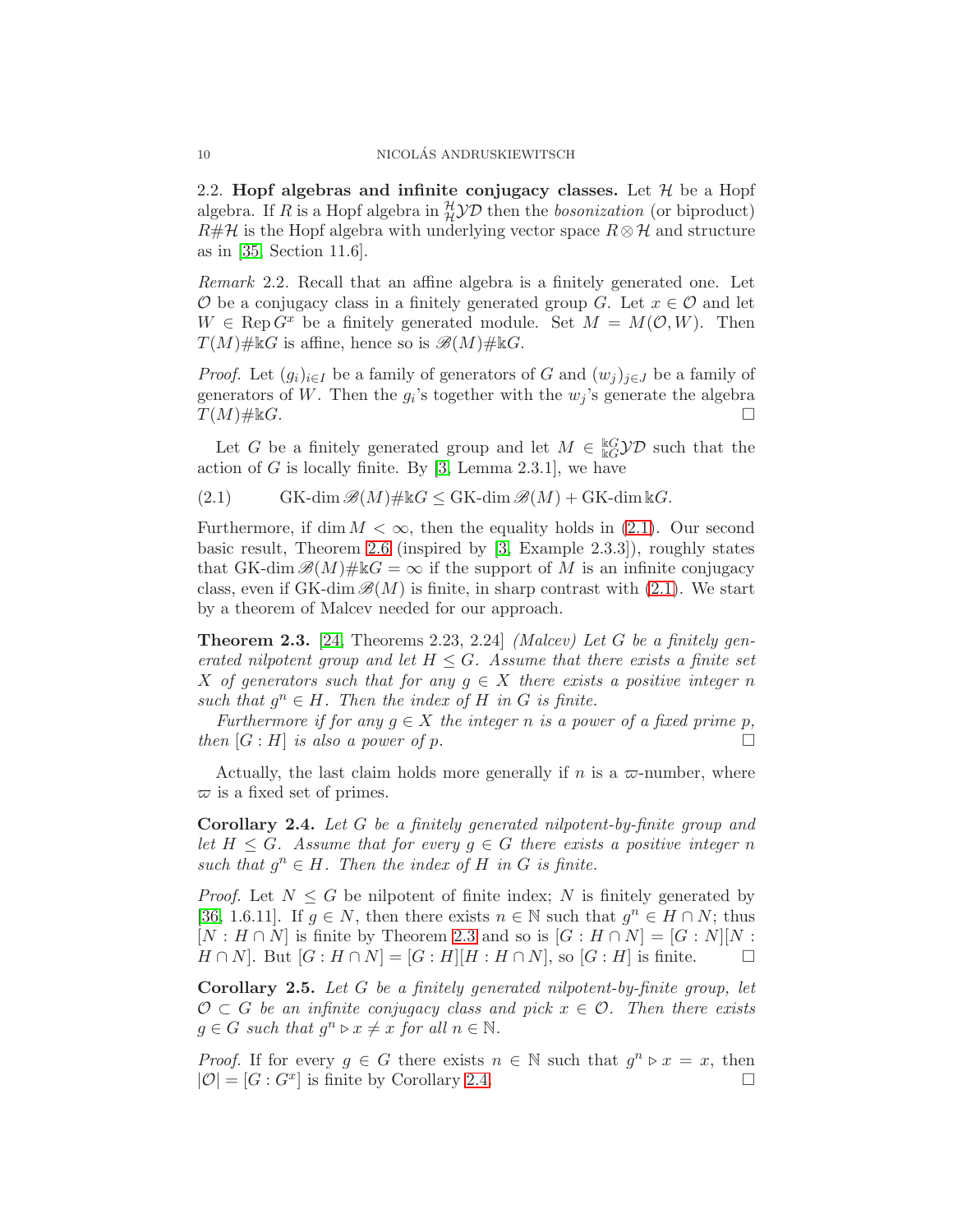<span id="page-10-0"></span>**Theorem 2.6.** Let G be a finitely generated group and  $M \in \frac{\mathbb{k}G}{\mathbb{k}G} \mathcal{YD}$  such that  $\mathcal{O} = \text{supp } M$  is an infinite conjugacy class. Then

$$
GK\text{-dim}\,\mathscr{B}(M)\#kG=\infty.
$$

*Proof.* By Gromov's Theorem we may assume that  $G$  is nilpotent-by-finite. Let  $x \in \mathcal{O}$ . Since  $M_x$  is the union of its finitely generated  $G^x$ -submodules, we may assume that it is finitely generated. Let  $S$  be a finite set of generators of the group  $G$  and let  $F$  be a finite set of generators of the  $G^x$ -module  $M_x$ . Pick  $g \in G$  such that  $x_n = g^n \triangleright x \neq x$  for all  $n \in \mathbb{N}$ , which exists by Corollary [2.5,](#page-9-3) and  $m_0 \in F \backslash 0$ . Let  $V = \langle 1, S, g^{\pm 1}, F \rangle$ , a set of generators of  $\mathscr{B}(M)\# \& G$ . For  $n \in \mathbb{N}$  we set  $m_n = g^n m_0 g^{-n} \in V^{2n+1}$ . Given  $s \in \mathbb{I}_{0,n}$ , let

$$
\Lambda_{n,s} = \{ m_{i_1} \cdots m_{i_s} : 1 \le i_1 < \cdots < i_s \le n \}, \qquad \Lambda_n = \bigcup_{s \in \mathbb{I}_{0,n}} \Lambda_{n,s}.
$$

We claim that (i)  $|A_n| = 2^n$  (exercise), (ii)  $A_n \subset V^{(n+1)^2}$ , and (iii)  $A_n$  is a linearly independent set. For (ii), just observe that

$$
\Lambda_1 = \{1, m_1\} \subset V^3 \subset V^4, \quad \Lambda_n \subset \Lambda_{n-1} \{1, m_n\} \subset V^{n^2} V^{2n+1} \subset V^{(n+1)^2}.
$$

For (iii), it is enough to prove that  $\Lambda_{n,s} \subset \mathcal{B}^s(M)$  is a linearly independent set. Clearly,  $m_n \in M_{x_n}$  for all  $n \in \mathbb{N}_0$ . The claim (iii) is a particular case of

<span id="page-10-1"></span>**Claim (iv).** Given  $\widetilde{m}_i \in M_{x_i} \backslash 0$ ,  $i \in \mathbb{I}_n$ , the subset

$$
\widetilde{\Lambda}_{n,s} = \{ \widetilde{m}_{i_1} \cdots \widetilde{m}_{i_s} : 1 \le i_1 < \cdots < i_s \le n \}
$$

of  $\mathcal{B}(M)$  is linearly independent.

*Proof of Claim* [\(iv\)](#page-10-1). By induction on s and n. The elements  $x_i$  are all different by our choice of g, thus the case  $s = 1$  follows. After completing appropriately the family  $(\widetilde{m}_i)$  to a homogeneous basis of M, we know that there exist skew-derivations  $\partial_j : \mathscr{B}(M) \to \mathscr{B}(M)$ ,  $j \in \mathbb{I}_n$ , such that

$$
\partial_j(uv) = \partial_j(u)(x_j \cdot v) + u \partial_j(v), \qquad \partial_j(\widetilde{m}_i) = \delta_{i,j}.
$$

Set  $\mathbf{I}_s = \{ \mathbf{i} = (i_1, \dots, i_s) : 1 \leq i_1 < \dots < i_s \leq n \}, \tilde{m}_{\mathbf{i}} = \tilde{m}_{i_1} \dots \tilde{m}_{i_s}.$  Then

$$
\partial_j(\widetilde{m}_i) = \begin{cases} 0, & \text{if } j \notin \{i_1, \dots, i_s\}, \\ \widetilde{m}_{i_1} \dots \widetilde{m}_{i_{h-1}}(x_j \cdot \widetilde{m}_{i_{h+1}}) \dots (x_j \cdot \widetilde{m}_{i_s}) & \text{if } j = i_h, \ h \in \mathbb{I}_s. \end{cases}
$$

Thus we consider the map  $\psi_j$  from  $\mathbf{I}_{s;j} := \{ \mathbf{i} = (i_1, \dots, i_s) \in \mathbf{I}_s : \exists h, i_h = j \}$ to  $\mathbf{I}_{s-1;¬j} := \{ \mathbf{i} = (i_1, · · · , i_{s-1}) \in \mathbf{I}_{s-1} : \nexists k, i_k = j \}$  given by

$$
\mathbf{i} \mapsto (i_1, \cdots, i_{h-1}, i_{h+1}, \cdots i_s).
$$

It is easy to see that this map  $\psi_j$  is bijective. Let now  $\lambda_i$ ,  $i \in I_s$ , be a family of scalars such that  $\sum_{\mathbf{i} \in \mathbf{I}_s} \lambda_{\mathbf{i}} \tilde{m}_{\mathbf{i}} = 0$ . Then for any  $j \in \mathbb{I}_n$ 

$$
0 = \partial_j \left( \sum_{\mathbf{i} \in \mathbf{I}_s} \lambda_{\mathbf{i}} \widetilde{m}_{\mathbf{i}} \right) = \sum_{\mathbf{i} \in \mathbf{I}_{s;j}} \lambda_{\mathbf{i}} \widetilde{m}_{i_1} \cdots \widetilde{m}_{i_{h-1}} (x_j \cdot \widetilde{m}_{i_{h+1}}) \cdots (x_j \cdot \widetilde{m}_{i_s})
$$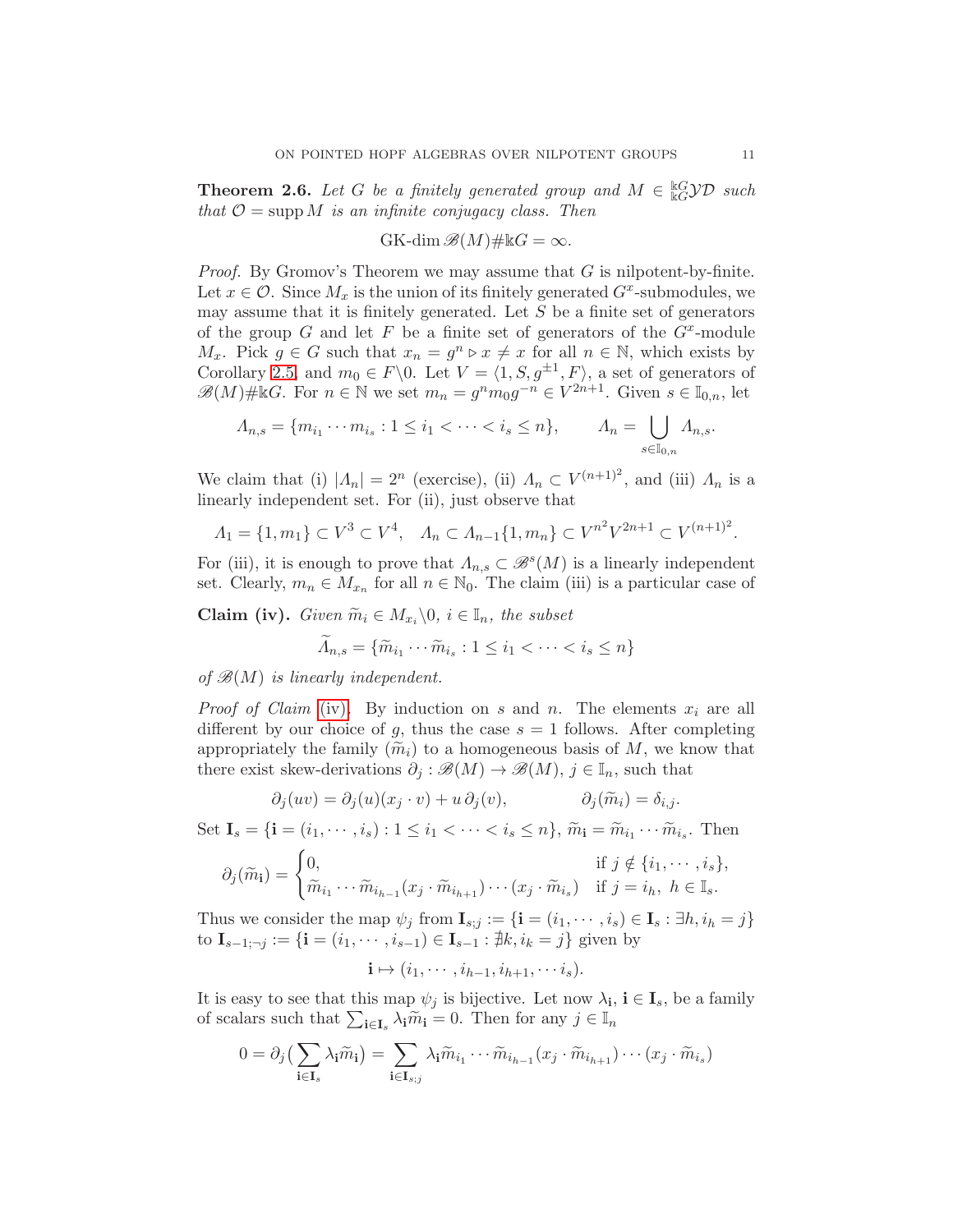If  $i = n$ , then

$$
0 = \sum_{\mathbf{i} \in \mathbf{I}_{s;n}} \lambda_{\mathbf{i}} \widetilde{m}_{i_1} \cdots \widetilde{m}_{i_{s-1}} \stackrel{*}{\implies} \lambda_{\mathbf{i}} = 0 \ \forall \mathbf{i} \in \mathbf{I}_{s;n} \implies
$$

$$
0 = \sum_{\mathbf{i} \in \mathbf{I}_{s;n}} \lambda_{\mathbf{i}} \widetilde{m}_{\mathbf{i}} = \sum_{\mathbf{i} \in \mathbf{I}_{s;n-1}} \lambda_{\mathbf{i}} \widetilde{m}_{\mathbf{i}} \stackrel{\circ}{\implies} \lambda_{\mathbf{i}} = 0 \ \forall \mathbf{i} \in \mathbf{I}_{s;-n},
$$

where  $\star$  is by the inductive hypothesis on s and  $\diamond$  is by the inductive hypothesis on  $n$ . Claim [\(iv\)](#page-10-1) is proved.

By (i), (ii) and (iii),  $2^n \n\t\leq \dim V^{(n+1)^2}$  for all n; the Theorem follows.  $\square$ 

2.3. Finitely generated torsion-free nilpotent groups. Recall that the FC-centre  $FC(G)$  of a group G is the union of all finite conjugacy classes of G;  $FC(G)$  is a characteristic subgroup of G containing  $Z(G)$  [\[18\]](#page-24-16). The following result is folklore; see for instance [\[25\]](#page-24-17) for a different proof.

<span id="page-11-1"></span>**Lemma 2.7.** If  $G$  is a finitely generated torsion-free nilpotent group, then every non-central conjugacy class is infinite.

*Proof.* Since G is finitely generated nilpotent, so is  $FC(G)$ . By [\[38,](#page-25-8) Theorem 1.6],  $[FC(G), FC(G)]$  is finite. Since G is torsion-free,  $[FC(G), FC(G)] = e$ i.e.  $FC(G) = Z(FC(G)) = Z(G)$ , the last equality by [\[25,](#page-24-17) Lemma 2.2].  $\square$ 

2.4. Finite conjugacy classes in nilpotent groups. We generalize Theorem [3.11](#page-17-0) to nilpotent groups whose torsion has odd order, using a wellknown result of Gruenberg.

<span id="page-11-2"></span>**Theorem 2.8.** [\[28\]](#page-25-9) Let G be a finitely generated nilpotent group with torsion  $T \neq e$  and  $e \neq q \in G$ . Then there exists a prime p that divides  $|T|$ , a finite p-group P and a morphism  $\pi: G \to P$  such that  $\pi(q) \neq e$ .

<span id="page-11-0"></span>Proposition 2.9. Let G be a finitely generated nilpotent group whose torsion subgroup  $T \neq e$  is non-trivial and has odd order. Then a finite conjugacy class  $\mathcal O$  of G is either abelian or else of type C.

*Proof.* Suppose that  $\emptyset$  is not abelian. Pick  $r, s \in \mathcal{O}$  such that  $r \triangleright s \neq s$ , i. e.  $[r, s] \neq e$ . By Theorem [2.8](#page-11-2) there exist an odd prime p and an epimorphism  $\pi$  from G to a finite p-group P such that  $[\pi(r), \pi(s)] = \pi([r, s]) \neq e$ . Let  $H = \langle \pi(r), \pi(s) \rangle \leq P, \ \widetilde{R} := \mathcal{O}_{\pi(r)}^P, \ \widetilde{S} := \mathcal{O}_{\pi}(r)^P.$  Arguing as in the proof of Theorem [3.11,](#page-17-0) we see that  $\widetilde{Y} := \widetilde{R} \coprod_{\alpha} \widetilde{S}$  is a decomposable subrack of P. Let  $R := \pi^{-1}(\widetilde{R}) \cap \mathcal{O}, S := \pi^{-1}(\widetilde{R}) \cap \mathcal{O}$ . Then  $Y := R \coprod_{i=1}^n S$  is a decomposable subrack of  $\mathcal O$ . Now the elements  $\pi(s)$ ,  $\pi(r) \triangleright \pi(s)$ ,  $\pi(r)^2 \triangleright \pi(s)$ of S, respectively  $\pi(r)$ ,  $\pi(s) \triangleright \pi(r)$ ,  $\pi(s)^2 \triangleright \pi(r)$  of R, are different. Hence  $s, r \triangleright s, r^2 \triangleright s \in S$ , respectively  $r, s \triangleright r, s^2 \triangleright r \in R$ , are different, [\(1.10\)](#page-7-5) holds and  $\mathcal O$  is of type C.

Theorem [2.6](#page-10-0) and Proposition [2.9](#page-11-0) show that the classification of pointed Hopf algebras with finite GK-dim over a finitely generated nilpotent group whose torsion has odd order goes through Nichols algebras over abelian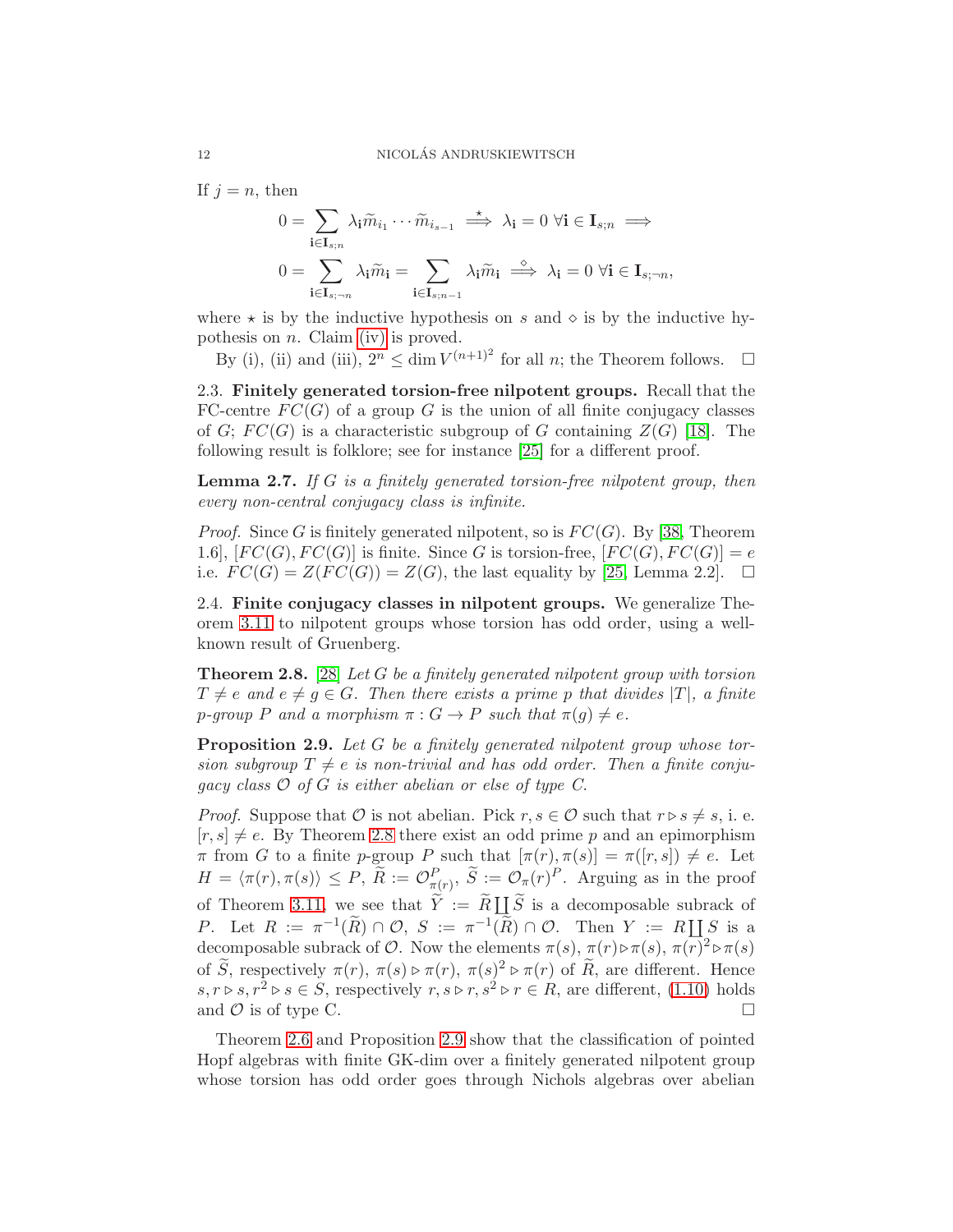groups. For instance, a Hopf algebra H like this is co-Frobenius if and only if  $\operatorname{gr} H \simeq \mathscr{B}(V)$ , where V is of diagonal type and  $\dim \mathscr{B}(V) < \infty$ , as follows from the preceding results and [\[3,](#page-24-3) Theorem 1.4.2]; see loc. cit. for details. This last claim does not assume Conjecture [1.13.](#page-7-0)

We finish this Section with a result needed later, see Lemma [3.13.](#page-19-0)

<span id="page-12-0"></span>**Lemma 2.10.** Let G be a finitely generated nilpotent group with torsion  $T$ and let  $\mathcal{O} = \mathcal{O}_x$  be a finite conjugacy class in G. Then  $|\mathcal{O}|$  divides  $|T|$ .

*Proof.* As  $G/T$  is torsion-free,  $FC(G/T) = Z(G/T)$  by Lemma [2.7.](#page-11-1) Hence the image of x is central in  $G/T$ ; i. e.  $[G, x] \leq T$ . Let  $\phi : G \to T$  be given by  $g \mapsto [g, x], g \in G$  and let  $S = \phi^{-1}(T \cap Z(G))$ . If  $g \in G$  and  $h \in S$ , then

<span id="page-12-1"></span>(2.2) 
$$
\phi(gh) = [gh, x] = ghxh^{-1}g^{-1}x^{-1} = g[h, x]xg^{-1}x^{-1} = \phi(g)\phi(h).
$$

Thus the restriction  $\phi : S \to T \cap Z(G)$  is a homomorphism; clearly,  $G^x \leq S$ and  $S/G^x$  embeds into  $T \cap Z(G)$ . Hence  $|\mathcal{O}_x^S|$  divides  $|T \cap Z(G)|$ . Let now

$$
k = \min\{k \in \mathbb{N}_0 : T \le Z_k(G)\}.
$$

We argue by induction on k and |O|. If  $k = 0$ , then G is torsion-free and Lemma [2.7](#page-11-1) applies. If  $k = 1$ , then  $T \leq Z(G)$ ,  $G = S$  and the claim follows.

Assume that  $k > 1$ . Let  $H = G/(T \cap Z(G))$  and let  $\pi : G \to H$  be the natural projection. Given  $y \in \mathcal{O}_{\pi(x)}^H$ , we fix  $z_y \in \mathcal{O}_x^G = \mathcal{O}$  such that  $\pi(z_y) = y$  and  $g_y \in G$  such that  $z_y = g_y \triangleright x$ . For  $t \in \mathcal{O}_x^S$ , fix  $g_t \in S$  such that  $t = g_t \triangleright x$ . We claim that the map

$$
\sigma: \mathcal{O}_{\pi(x)}^H \times \mathcal{O}_x^S \to \mathcal{O}, \quad \sigma(y, t) = z_y t x^{-1} = z_t [g_t, x], \quad y \in \mathcal{O}_{\pi(x)}^H, t \in \mathcal{O}_x^S,
$$

is a well-defined bijection. First, since  $\phi(g_t) \in Z(G)$ ,

$$
z_ytx^{-1} = [g_y, x]x[g_t, x] = \phi(g_y)\phi(g_t)x \stackrel{(2.2)}{=} \phi(g_yg_t)x = g_yg_t \triangleright x \in \mathcal{O};
$$
  
\n
$$
\sigma(y, t) = \sigma(w, s) \implies \pi(z_y\phi(g_t)) = \pi(z_w\phi(g_s)) \implies y = w \implies t = s.
$$

Finally, let  $z \in \mathcal{O}$  and  $y = \pi(z)$ ; then  $z = z_y u$  where  $u \in T \cap Z(G)$ . Now

$$
z = z_y u = (g_y \triangleright x)(g_y \triangleright u) = g_y \triangleright (xu) \implies xu \in \mathcal{O};
$$

pick  $g \in G$  such that  $ux = xu = g\triangleright x$  and set  $t = g\triangleright x$ ; since  $u = (g\triangleright x)x^{-1} = g(x)g(x)$  $\phi(g)$ , we conclude that  $g \in S$ ,  $t \in \mathcal{O}_x^S$  and  $\sigma(y, t) = z$ . The claim is proved.

The torsion of H is  $T_1 = T/T \cap Z(G)$ . Then  $Z_j(H) \cap T_1 = \pi (Z_{j+1}(G) \cap T)$ ,  $j \in \mathbb{N}_0$ , and so  $Z_{k-1}(H) \cap T_1 = T_1$ . By the inductive hypothesis on  $k-1$ ,  $|\mathcal{O}_{\pi(x)}^H|$  divides  $|T_1|$ ; thus  $|\mathcal{O}| = |\mathcal{O}_{\pi(x)}^H| |\mathcal{O}_x^S|$  divides  $|T_1||T \cap Z(G)| = |T|$ .  $\Box$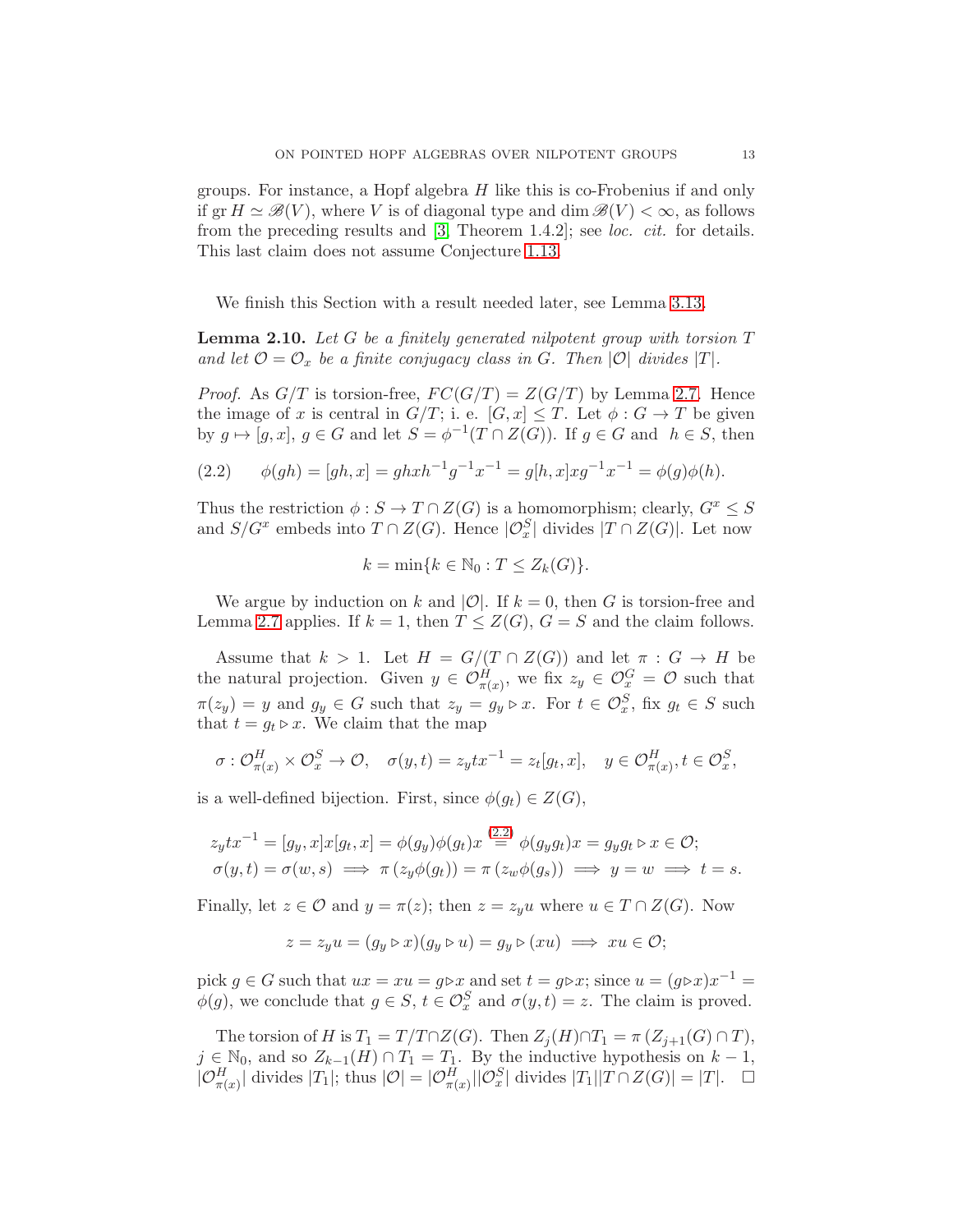#### <span id="page-13-0"></span>14 NICOLAS ANDRUSKIEWITSCH ´

3. Nichols algebras

- <span id="page-13-5"></span>3.1. First remarks: dim  $W \geq 2$ . In this subsection, we fix
- $\circ$  a group G, a finite conjugacy class  $\mathcal O$  in G,  $x \in \mathcal O$ .
- $\circ W \in \text{Irr } G^x$  with representation  $\rho : G^x \to GL(W)$ . We assume that  $\dim W$  is countable; this is the case if G is finitely generated. By the Schur Lemma, aka Dixmier's Lemma [\[39,](#page-25-10) 0.5.2], there exists  $\eta \in \overline{Z(G^x)}$ implementing the action of  $Z(G^x)$  on W.
- $\circ \ \chi \in \widehat{G}^x$ ; set  $q := \chi(x)$ .

Remark 3.1. Pick  $y \in \mathcal{O}$  and  $g_y \in G$  such that  $g_y \triangleright x = y$ . Then  $G^y = g_y \triangleright G^x$ and  $\rho^y: G^y \to GL(W)$ ,  $\rho^y(g) = \rho(g_y^{-1} \triangleright g)$  is an irreducible representation of  $G^y$ . Hence  $M(\mathcal{O}, \rho) \simeq M(\mathcal{O}, \rho^y)$  and  $\eta(x) = \eta^y(y)$ . Similarly,  $M(\mathcal{O}, \chi) \simeq$  $M(\mathcal{O}, \chi^y)$  and  $q = \chi^y(y)$ .

We start with an argument going back to [\[26,](#page-25-11) 3.1], based on Lemma [1.3.](#page-4-1)

<span id="page-13-3"></span>**Lemma 3.2.** Let  $W \in \text{Irr } G^x$  be as above. Assume that  $\dim W \geq 2$ . Let  $M = \&x \otimes W$ , a braided subspace of  $M(\mathcal{O}, W)$  with  $\dim M = \dim W$ . Then  $\mathscr{B}(\mathsf{M})$  is a braided Hopf subalgebra of  $\mathscr{B}(\mathcal{O}, W)$  and we have

- (i) If  $\eta(x) = 1$ , then  $\mathscr{B}(M) \simeq S(M)$ . Thus GK-dim  $\mathscr{B}(\mathcal{O}, W) = \infty$  implies that dim  $W < \infty$ .
- (ii) If  $\eta(x) = -1$ , then  $\mathscr{B}(M) \simeq \Lambda(M)$ .
- (iii) If  $\eta(x) \in \mathbb{G}'_3$  and dim  $W = 2$ , then  $\mathscr{B}(\mathbb{M})$  is of Cartan type  $A_2$  and has dimension 27.
- (iv) In any other case, GK-dim  $\mathscr{B}(\mathcal{O}, W) = \infty$ .

*Proof.* Choose  $g_x = x$ , thus  $t_{x,x} = x$ , cf. [\(1.4\)](#page-5-2). Fix a basis  $(w_i)_{i \in I}$  of W, so that the symbols  $xw_i$  form a basis of M and its braiding is given by

$$
c(xw_i \otimes xw_j) = \eta(x) xw_j \otimes xw_i, \qquad i, j \in I.
$$

Then GK-dim  $\mathscr{B}(M)$  can be read off from Lemma [1.3.](#page-4-1)

We next generalize [\[40,](#page-25-2) 3.5].

<span id="page-13-6"></span>**Lemma 3.3.** Let G be a finite group of odd order and let  $W \in \text{Irr } G^x$  as above.

- <span id="page-13-1"></span>(a) If dim  $W \ge 2$  and GK-dim  $\mathcal{B}(\mathcal{O}, W)$  is finite, then  $\eta(x) = 1$  and consequently GK-dim  $\mathscr{B}(\mathcal{O}, W) > 0$ .
- <span id="page-13-4"></span><span id="page-13-2"></span>(b) If  $x \in Z(G)$  and  $\eta(x) = 1$ , then GK-dim  $\mathscr{B}(\mathcal{O}, W) = \dim W$ .
- (c) If dim  $\mathcal{B}(x, W) < \infty$ , necessarily dim  $W = 1$ .

*Proof.* [\(a\)](#page-13-1) and [\(b\)](#page-13-2) follow from Lemma [3.2:](#page-13-3) as |G| is odd  $\eta(x) \neq -1$ , and  $\dim W$ , a divisor of  $|G^x|$ , could not be 2. In turn [\(a\)](#page-13-1) implies [\(c\).](#page-13-4)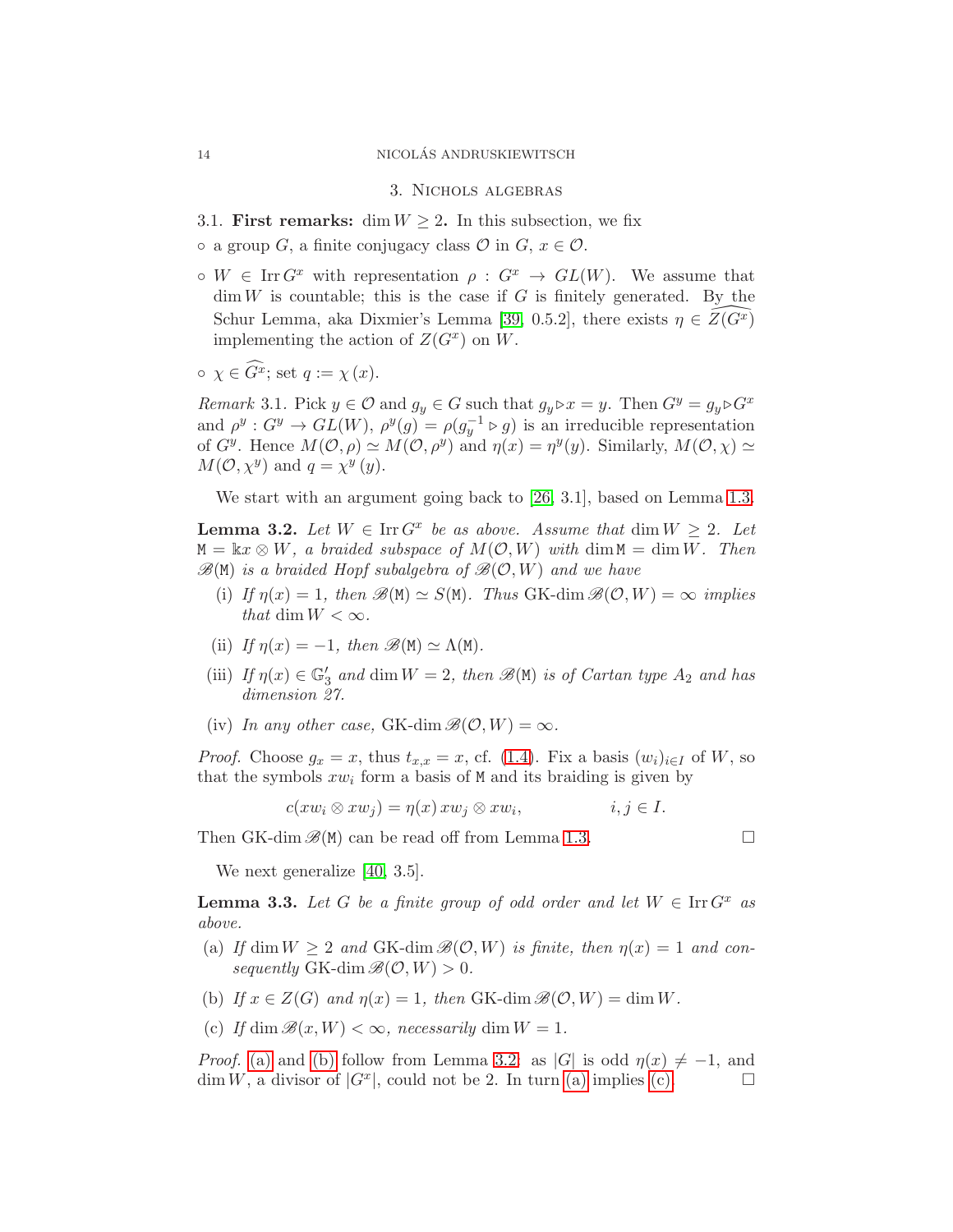3.2. Nichols algebras with central support. Let  $M \in \mathcal{C}^k$  with central support. Then the braided vector space M can be realized in  $\frac{kZ(G)}{kZ(G)}\mathcal{YD}$ , hence it fits into the theory of Nichols algebras over abelian groups sketched at the Introduction. For illustration we describe the semisimple  $M \in \frac{\mathbb{k}G}{\mathbb{k}G} \mathcal{YD}$ of finite length and central support such that  $GK$ -dim  $\mathcal{B}(M) < \infty$ , up to Conjecture [1.2.](#page-3-0) See [\[3,](#page-24-3) [6\]](#page-24-18) for Nichols algebras of indecomposable M.

<span id="page-14-7"></span>**Proposition 3.4.** Let  $M \in \mathbb{R}^d$  *EGYD* be semisimple of the form

(3.1)  $M \simeq M_1 \oplus \cdots \oplus M_t \oplus M_{t+1} \oplus \cdots \oplus M_{\theta},$ 

where  $M_i \simeq M(g_i, W_i)$  with  $g_i \in Z(G)$ ,  $W_i \in \text{Irr } G$  and

- if  $i \in \mathbb{I}_t$ , then  $W_i$  has dimension  $\geq 2$  and central character  $\eta_i$ ;
- if  $i \in \mathbb{I}_{t+1,\theta}$ , then  $W_i$  has dimension 1 and action given by  $\chi_i \in \widehat{G}$ .

Let  $\mathbf{q} = (q_{ij})_{i,j \in \mathbb{I}_{t+1,\theta}}$ , where  $q_{ij} = \chi_j(g_i)$ . Then GK-dim  $\mathscr{B}(M) < \infty$  if and only if the following conditions hold:

- <span id="page-14-1"></span>a) The connected components of the diagram of  $q$  are either points labelled by 1 or else belong to the list of [\[29\]](#page-25-1).
- <span id="page-14-3"></span><span id="page-14-2"></span>b) If  $i \in \mathbb{I}_t$ , then  $\eta_i(g_i) \in \mathbb{G}_2 \cup \mathbb{G}_3$ .
- c) If  $i \in \mathbb{I}_t$  and  $\eta_i(g_i) = 1$ , then  $\eta_i(g_j)\eta_j(g_i) = 1$  for all  $i \neq j \in \mathbb{I}_t$  and  $\eta_i(g_k)\chi_k(g_i)=1$  for all  $k\in\mathbb{I}_{t+1,\theta}$ .
- <span id="page-14-5"></span><span id="page-14-4"></span>d) If  $i \neq j \in \mathbb{I}_t$  and  $\eta_i(q_i) \neq 1 \neq \eta_i(q_j)$ , then  $\eta_i(q_i)\eta_i(q_i) = 1$ .
- e) If  $i \in \mathbb{I}_t$ ,  $k \in \mathbb{I}_{t+1,\theta}$  and  $\eta_i(g_i) = \omega \in \mathbb{G}'_3$ , then  $\eta_i(g_k)\chi_k(g_i) = 1$  unless  $\{k\}$  is a connected component of **q** labelled by  $-1$  and  $\eta_i(g_k)\chi_k(g_i) = \omega^2$ .
- <span id="page-14-6"></span>f) If  $i \in \mathbb{I}_t$ ,  $k \in \mathbb{I}_{t+1,\theta}$  and  $\eta_i(g_i) = -1$ , then  $\eta_i(g_k)\chi_k(g_i) = 1$  except when  $\dim W = 2$  or 3 and the points from  $g_i \otimes W$  together with the connected component of k appear in one of the following: rows 1, 8, 15 in Table 2, rows 5, 18 in Table 3, or row 8 in Table 4 from  $[29]$ .

*Proof.* If GK-dim  $\mathscr{B}(M) < \infty$ , then [a\)](#page-14-1) follows from [\[29\]](#page-25-1) assuming Conjecture [1.2;](#page-3-0) [b\),](#page-14-2) from Lemma [3.2;](#page-13-3) [c\),](#page-14-3) from Lemma [1.4](#page-4-2) [\(iii\);](#page-4-0) [d\),](#page-14-4) from Lemma [1.4](#page-4-2) [\(i\).](#page-4-3) Now [e\)](#page-14-5) and [f\)](#page-14-6) follow by inspecting the list in  $[29]$ ; the exception in e) is from row 15, Table 2 in [\[29\]](#page-25-1). The proof of the converse implication is standard.

3.3. Hopf algebras over torsion-free nilpotent groups. Combining Lemma [2.7](#page-11-1) with Theorem [2.6](#page-10-0) and Proposition [3.4](#page-14-7) we get:

<span id="page-14-0"></span>Theorem 3.5. Let G be a finitely generated torsion-free nilpotent group. Let  $M \in \frac{\log \mathcal{Y}}{\log \mathcal{Y}}$  be semisimple of finite length. Then

$$
G\mathrm{K}\text{-}\dim\mathscr{B}(M)\#\Bbbk G<\infty
$$

if and only if supp  $M \subset Z(G)$  and M is as in Proposition [3.4.](#page-14-7)

As already mentioned, the classification of all  $M \in \frac{\mathbb{k}G}{\mathbb{k}G} \mathcal{YD}$  of finite dimension with GK-dim  $\mathscr{B}(M)\# \Bbbk G < \infty$  would follow from the abelian case once this is settled completely.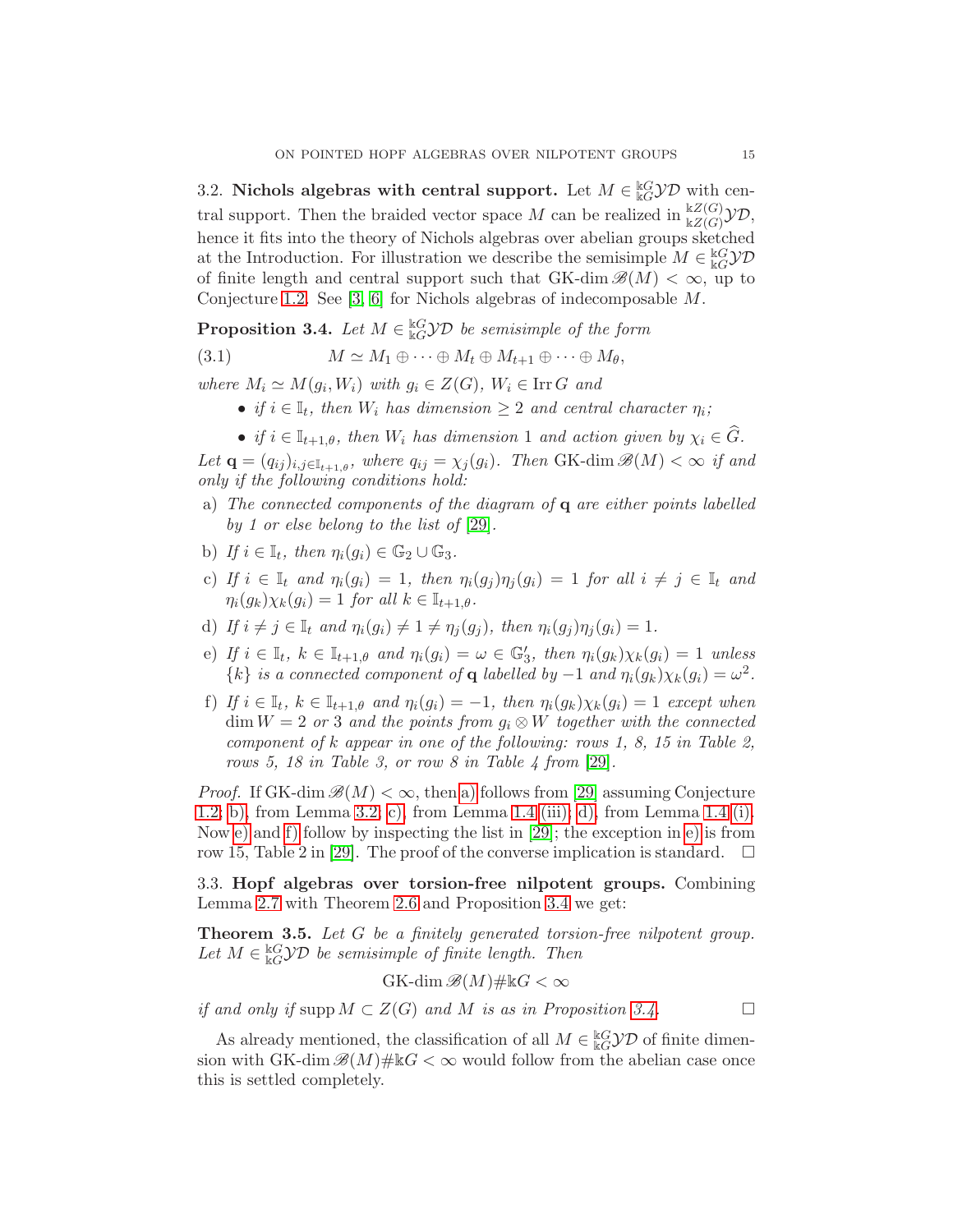3.4. Abelian non-central conjugacy classes. We next study Nichols algebras over finite conjugacy classes that are abelian as racks. We keep the notation from §[3.1](#page-13-5) and assume from now on that

O is abelian but not central.

The braided vector space  $M(\mathcal{O}, W)$  can be realized in  $_{\Bbbk \Gamma}^{\Bbbk \Gamma}$  where  $\Gamma = \langle \mathcal{O} \rangle$ is an abelian subgroup of G, hence the theory of braided vector spaces over abelian groups applies again. In order to give more precisions, we start with some general reductions.

Let  $y, z \in \mathcal{O}$  and  $g_y, g_z \in G$  such that  $g_y \triangleright x = y, g_z \triangleright x = z$ . Since  $\mathcal{O}$  is abelian, we see as in [\(1.4\)](#page-5-2) that  $t_{z,y} = g_y^{-1}zg_y = (g_y^{-1}g_z) \triangleright x$ . Now [\(1.5\)](#page-5-3) says

<span id="page-15-0"></span>(3.2) 
$$
c(g_z u \otimes g_y w) = g_y(t_{z,y} \cdot w) \otimes g_z u,
$$

$$
c(g_y w \otimes g_z u) = g_z(t_{y,z} \cdot u) \otimes g_y w,
$$

$$
u, w \in W.
$$

We first consider the case when dim  $W \geq 2$ ; we elaborate on Lemma [3.2](#page-13-3) using a result on pale blocks from [\[3,](#page-24-3) §8].

<span id="page-15-4"></span>**Lemma 3.6.** Let  $W \in \text{Irr } G^x$  such that  $\dim W \geq 2$  and  $\eta(x) \neq -1$ . Then  $GK\text{-dim }\mathscr{B}(\mathcal{O},W)<\infty$  if and only if  $\dim W<\infty$ ,  $t_{z,y}$  acts on W by a scalar  $\tau_{z,y}$  such that  $\tau_{z,y} = \tau_{y,z}^{-1}$ , for any  $y \neq z \in \mathcal{O}$ , and either

<span id="page-15-3"></span><span id="page-15-2"></span>(i)  $\eta(x) = 1$ ; then  $\mathscr{B}(\mathcal{O}, W) \simeq_{tw} S(W^{|\mathcal{O}|})$ , GK-dim  $\mathscr{B}(\mathcal{O}, W) = \dim W^{|\mathcal{O}|}$ ;

(ii) or else  $\eta(x) \in \mathbb{G}'_3$ , dim  $W = 2$ ; in this case dim  $\mathscr{B}(\mathcal{O}, W) = 27^{|\mathcal{O}|}$ .

*Proof.* Fix  $y \neq z \in \mathcal{O}$ . Assume that w is an eigenvector for  $t_{z,y}$  with eigenvalue  $\lambda$  and that  $u \in W$  is an eigenvector for  $t_{y,z}$  with eigenvalue  $\mu$ .

(a) By [\(3.2\)](#page-15-0), the 2-dimensional braided vector space spanned by  $g_z u$ ,  $g_y w$ 

is of diagonal type with Dynkin diagram  $\int_{0}^{\eta(x)} \frac{\lambda \mu}{\lambda} \int_{0}^{\eta(x)}$ .

<span id="page-15-1"></span>(b) Assume that  $\widetilde{u} \in W$  satisfies  $t_{y,z} \cdot \widetilde{u} = \mu(\widetilde{u} + u)$ . Let  $v_1 = g_z u$ ,  $v_2 = g_z \widetilde{u}$ and  $v_3 = g_y w$ . Then the braided vector space V with basis  $(v_i)_{i \in \mathbb{I}_3}$  has braiding given by

$$
(c(v_i \otimes v_j))_{i,j \in \mathbb{I}_3} = \begin{pmatrix} \eta(x)v_1 \otimes v_1 & \eta(x)v_2 \otimes v_1 & \lambda v_3 \otimes v_1 \\ \eta(x)v_1 \otimes v_2 & \eta(x)v_2 \otimes v_2 & \lambda v_3 \otimes v_2 \\ \mu v_1 \otimes v_3 & \mu(v_2 + v_1) \otimes v_3 & \eta(x)v_3 \otimes v_3 \end{pmatrix}.
$$

Now [\[3,](#page-24-3) Theorem 8.1.3] says that GK-dim  $\mathscr{B}(V) < \infty$  if and only if

(3.3) 
$$
\eta(x) = -1
$$
 and  $\lambda \mu = \begin{cases} 1, & \text{thus GK-dim } \mathcal{B}(V) = 1; \text{ or} \\ -1, & \text{thus GK-dim } \mathcal{B}(V) = 2. \end{cases}$ 

First we assume that GK-dim  $\mathscr{B}(\mathcal{O}, W) < \infty$ . Since one of our assumptions is that  $\eta(x) \neq -1$ , both  $t_{y,z}$  and  $t_{z,y}$  act diagonally on W by [\(b\).](#page-15-1)

[\(i\):](#page-15-2) If  $\eta(x) = 1$ , then dim  $W < \infty$  by Lemma [3.2.](#page-13-3) Pick eigenvalues  $\lambda$ ,  $\mu$  as above. Then  $\lambda \mu = 1$  by Lemma [1.4](#page-4-2) [\(iii\);](#page-4-0) thus  $\mu$  and  $\lambda = \mu^{-1}$  are uniquely determined i. e.  $t_{z,y}$  and  $t_{y,z}$  act by inverse scalars.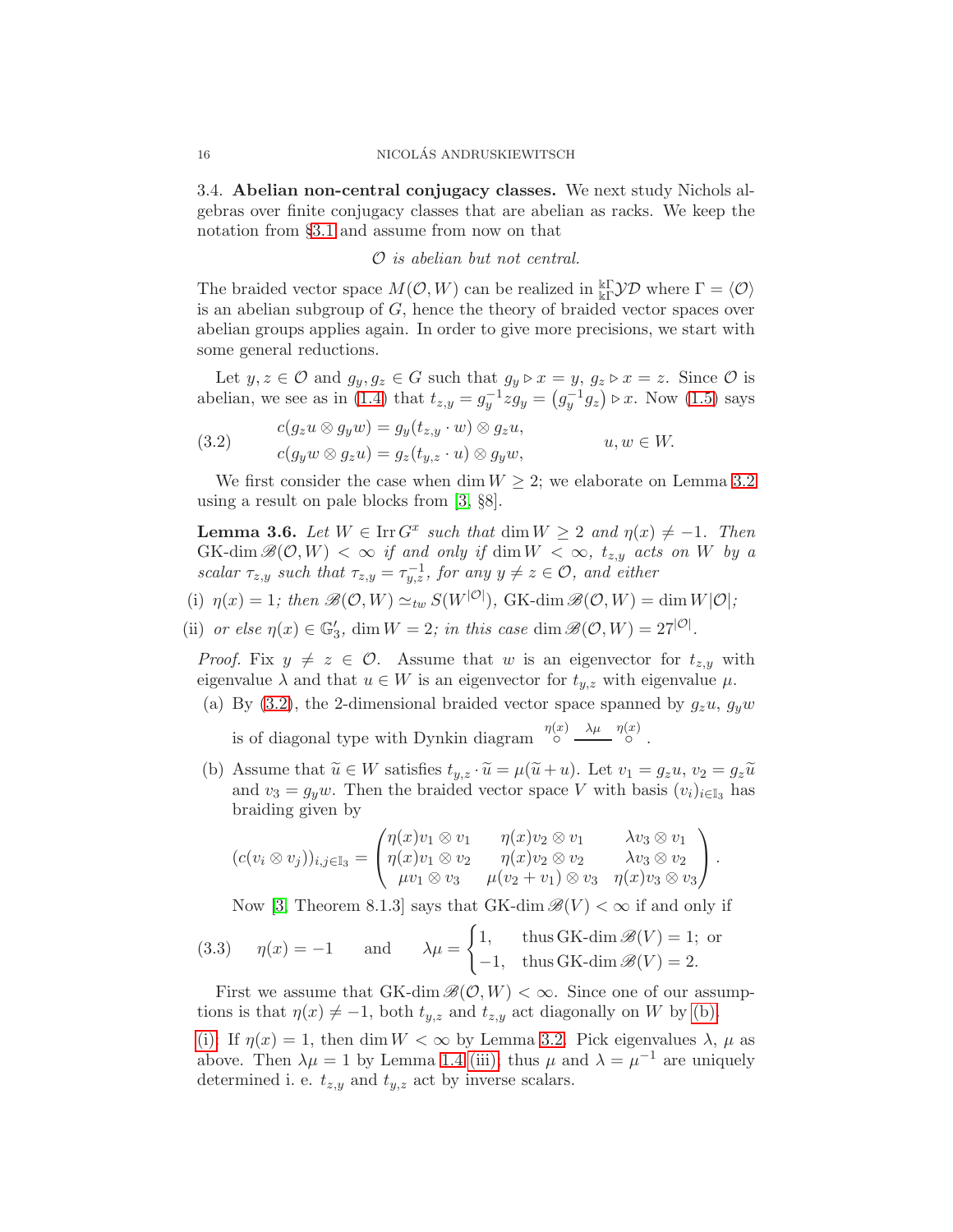[\(ii\):](#page-15-3) Assume that  $\eta(x) =: \omega \in \mathbb{G}'_3$  and dim  $W = 2$ . Let  $\lambda_1$  and  $\lambda_2$  be the eigenvalues of  $t_{y,z}$  acting on W, respectively  $\mu_1$  and  $\mu_2$  the eigenvalues of  $t_{z,y}$ . Then the Dynkin diagram of  $V := g_z W \oplus g_y W$  has the form



If at least two of the  $\lambda_i \mu_j$  are different from 1, then this diagram has either a 3-cycle or a 4-cycle with all vertices equal to  $\omega$ , so GK-dim  $\mathscr{B}(V) = \infty$ , while if three of them are 1, then the fourth also is 1. The converse is clear.  $\Box$ 

The case when dim  $W \ge 2$  and  $\eta(x) = -1$  is still open, see §[4.2.](#page-23-0)

Next we treat the case when dim  $W = 1$ , i. e. given by a character  $\chi$ .

<span id="page-16-5"></span>**Lemma 3.7.** Assume that  $\mathcal{O}$  is an abelian rack and that

<span id="page-16-0"></span>(3.4) 
$$
\chi\left((g^{-1} \triangleright x)(g \triangleright x)\right) = 1 \quad \text{for every } g \in G \backslash G^x.
$$

Then  $M(0, \chi)$  is a braided vector space of diagonal type whose Dynkin diagram is totally disconnected with all vertices labelled by  $q = \chi(x)$ . Hence

<span id="page-16-1"></span>(3.5) 
$$
\dim \mathcal{B}(\mathcal{O}, \chi) = N^{|\mathcal{O}|}, \text{ GK-dim } \mathcal{B}(\mathcal{O}, \chi) = 0, \quad \text{if } q \in \mathbb{G}'_N, \quad N \ge 2;
$$
  

$$
\text{ GK-dim } \mathcal{B}(\mathcal{O}, \chi) = |\mathcal{O}|, \qquad \text{if } q = 1 \text{ or } q \in \mathbb{K} \backslash \mathbb{G}_{\infty}.
$$

*Proof.* By [\(3.2\)](#page-15-0), we have  $c(g_z \otimes g_y) = \chi((g_y^{-1}g_z) \triangleright x) g_y \otimes g_z$ , therefore  $c^2(g_z \otimes g_y) = \chi((g_z^{-1}g_y) \triangleright x) \chi((g_y^{-1}g_z) \triangleright x) g_z \otimes g_y$ . By [\(3.4\)](#page-16-0) the Dynkin diagram is totally disconnected and [\(3.5\)](#page-16-1) follows.

If dim  $W = 1$  but [\(3.4\)](#page-16-0) does not hold, then we apply an argument gener-alizing [\[40,](#page-25-2) Lemma 3.7]. Given  $g \in G$ , as  $\mathcal{O}_x$  is finite, the set

<span id="page-16-6"></span>(3.6) 
$$
\mathcal{Z}_g^x := \{ z_i := g^i \triangleright x : i \in \mathbb{Z} \} \subset \mathcal{O}_x
$$

is finite;  $|\mathcal{Z}_g^x| = 1$  iff  $g \in G^x$  and  $|\mathcal{Z}_g^x|$  divides  $|g|$  when this last is finite.

<span id="page-16-4"></span>**Lemma 3.8.** Fix  $g \in G \backslash G^x$ . Assume that

<span id="page-16-2"></span>(3.7) 
$$
\zeta := \chi(z_{-1}z_1) = \chi((g^{-1} \triangleright x)(g \triangleright x)) \neq 1.
$$

If GK-dim  $\mathscr{B}(\mathcal{O}, \chi) < \infty$ , then

$$
(3.8) \t\t q = \chi(x) \neq 1,
$$

(3.9) 
$$
n := |\mathcal{Z}_g^x| \in \{2, 3\}.
$$

<span id="page-16-3"></span>Furthermore

(i) if 
$$
n = 2
$$
, then either  $\zeta = q^{-1}$  or else  $\zeta \in \mathbb{G}'_{12}$  and  $q = -\zeta^2$ .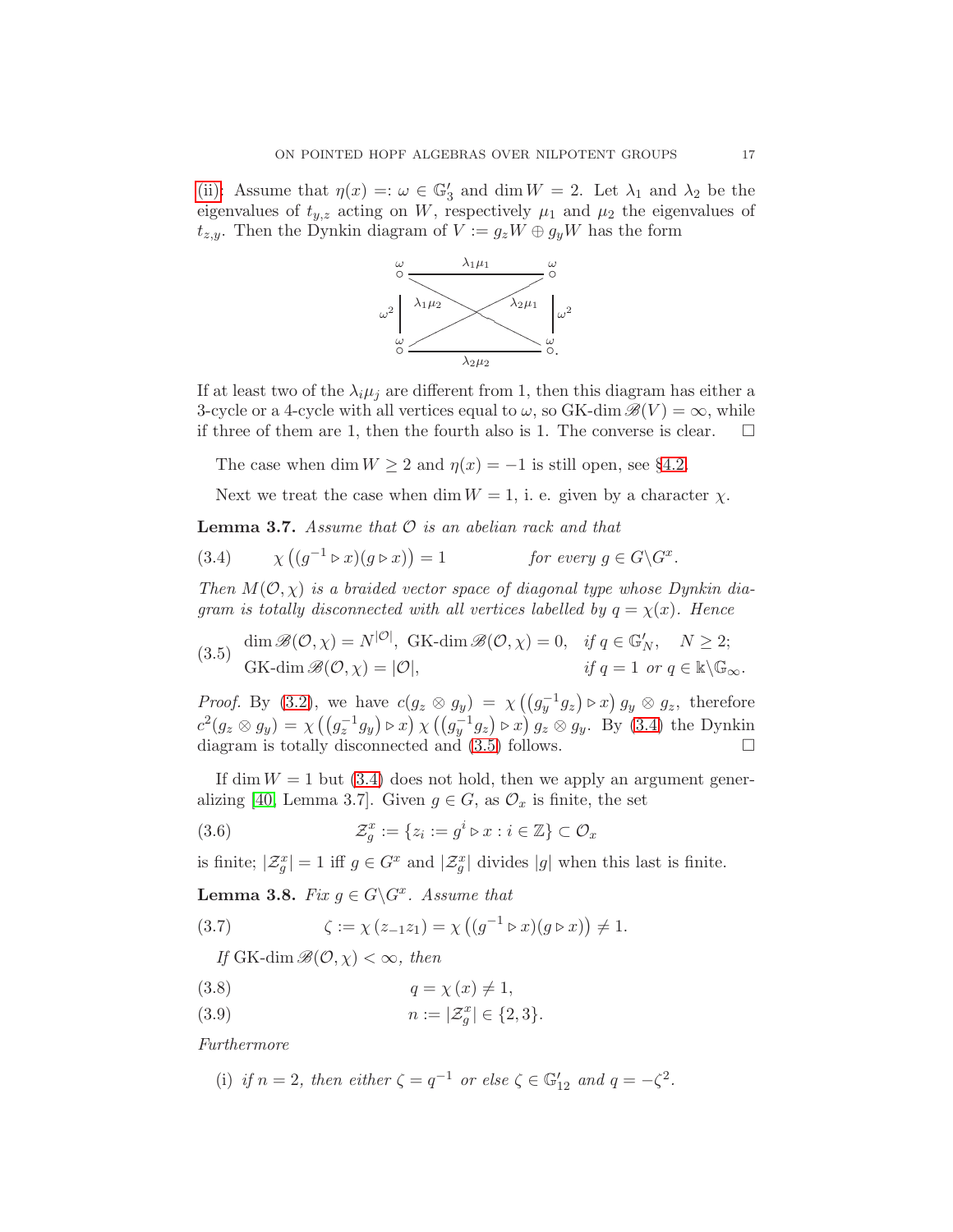(ii) If  $n = 3$ , then  $q = -1$  and  $\zeta \in \mathbb{G}'_3$ .

For this Lemma, we just need  $\mathcal{Z}_g^x$  to be an abelian subrack of  $\mathcal{O}$ .

*Proof.* Let  $\mathbb{J} = \mathbb{I}_{0,n-1}$ . In the notation [\(1.4\)](#page-5-2), choosing  $g_{z_i} = g^i$  we have that

$$
t_{z_i, z_j} = g_{z_j}^{-1} z_i g_{z_j} = g^{-j} z_i g^j = z_{i-j}, \qquad i, j \in \mathbb{J},
$$

since  $\mathcal{Z}_g^x$  is abelian. Set  $v_i = g^i 1 \in M(\mathcal{O}, \chi)$ ,  $V = \langle v_i : i \in \mathbb{J} \rangle$ . Then

$$
(3.10) \t c(v_i \otimes v_j) = \chi(z_{i-j})v_j \otimes v_i, \t i, j \in \mathbb{J}.
$$

Thus the Dynkin diagram of V has locally the form

$$
\cdots \underset{i}{\circ} \xrightarrow{\chi(z_{-1}z_1)} \underset{i+1}{\circ} \cdots
$$

By Lemma [1.4](#page-4-2) [\(iii\),](#page-4-0)  $q \neq 1$ . If  $n = 2$ , then Remark [1.6](#page-4-4) applies. If  $2 < n < \infty$ , then this is an *n*-cycle by  $(3.7)$ . Thus Lemma [1.4](#page-4-2) and Remark [1.5](#page-4-5) imply that  $n = 3$  and [\(ii\).](#page-17-1)

Assume that G is finite; hence  $n = \lvert \mathcal{Z}_g^x \rvert$  divides  $|G|$ . If G has odd order, then [\(i\)](#page-16-3) and [\(ii\)](#page-17-1) could not happen and we have the following consequence.

<span id="page-17-3"></span>**Lemma 3.9.** Assume that G is a finite group of odd order and that  $\mathcal{O}$  is an abelian rack. Then GK-dim  $\mathscr{B}(\mathcal{O}, \chi) < \infty$  if and only if [\(3.4\)](#page-16-0) holds. When this happens, dim  $\mathscr{B}(\mathcal{O}, \chi) < \infty$  if and only if  $q \neq 1$ .

*Proof.* If [\(3.4\)](#page-16-0) does not hold, then GK-dim  $\mathcal{B}(\mathcal{O}, \chi) = \infty$  by Lemma [3.8.](#page-16-4) If [\(3.4\)](#page-16-0) holds, then GK-dim  $\mathcal{B}(\mathcal{O}, \chi) < \infty$  by Lemma [3.7.](#page-16-5) The last claims follows from  $(3.5)$  since G is finite.

**Example 3.10.** If  $\mathcal{O}$  is an abelian rack, then  $\mathcal{O} \subset G^x$ . In this case, the extra assumption  $\mathcal{O} \subset \text{ker } \chi$  implies [\(3.4\)](#page-16-0) and  $q = 1$ . Thus GK-dim  $\mathscr{B}(\mathcal{O}, \chi) = |\mathcal{O}|$ .

3.5. Nilpotent groups of odd order. We are now ready to determine the finite-dimensional Nichols algebras over a finite nilpotent group of odd order in terms of its group structure and representation theory.

<span id="page-17-0"></span>Theorem 3.11. Let G be a finite nilpotent group of odd order. Given a finite-dimensional  $M \in \frac{\text{kG}}{\text{kG}}$  *kG* $\mathcal{YD}$ , we have that  $\dim \mathscr{B}(M) < \infty$  if and only if  $M \simeq M_0 \oplus M_1 \oplus \cdots \oplus M_t$  where:

- <span id="page-17-2"></span>(i) supp  $M_0 \subseteq Z(G)$ , hence  $M_0$  is given by a family of YD-pairs  $(g_i, \chi_i)_{i \in J}$ such that the connected components of the matrix  $\mathbf{q} = (q_{ij})_{i,j \in J}$  belong to the list in [\[29\]](#page-25-1).
- <span id="page-17-4"></span>(ii) For  $j \in \mathbb{I}_t$ ,  $M_j \simeq M(\mathcal{O}_j, \chi_j)$  where  $\mathcal{O}_j$  is not central and abelian as rack;  $\chi_j \in \widehat{G^{x_j}}$  for a fixed  $x_j \in \mathcal{O}_j$  that satisfies [\(3.4\)](#page-16-0); and  $q_j := \chi_j(x_j)$  has order  $2 < N_j < \infty$ . Also dim  $\mathscr{B}(\mathcal{O}_j, \chi_j) = N_j^{|\mathcal{O}_j|}$  $j^{\vert \bigcup j \vert}.$

Furthermore,

<span id="page-17-5"></span>(3.11) 
$$
c_{|M_i \otimes M_j}^2 = id_{|M_i \otimes M_j}, \qquad i \neq j \in \mathbb{I}_{0,t}.
$$

<span id="page-17-1"></span>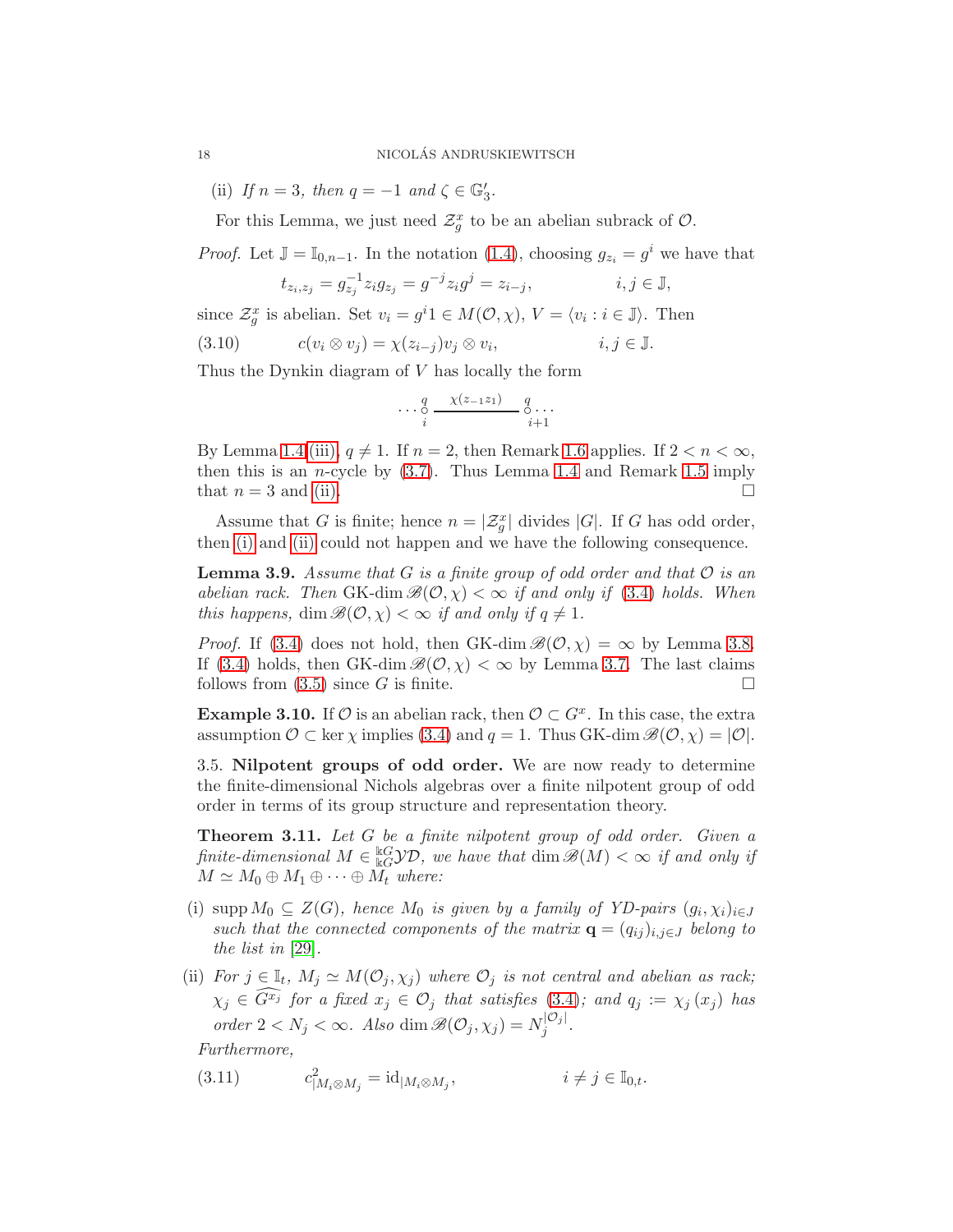*Proof.* Since  ${}_{kG}^{kG}$  $\mathcal{YD}$  is semisimple, we may decompose  $M = \bigoplus_{i \in I} M_i$  where the  $M_i$ 's are simple. Let  $J = \{i \in I : \text{supp } M_i \subseteq Z(G)\}\$  and  $M_0 = \bigoplus_{i \in J} M_i$ . If supp  $M_i$  is central, then  $M_i \simeq M(\lbrace g_i \rbrace, W)$  where  $g_i \in Z(G)$ ; by Lemma [3.3](#page-13-6) [\(c\),](#page-13-4) dim  $W = 1$ . Thus there is a family of YD-pairs  $(g_i, \chi_i)$  such that  $M_i \simeq \mathbb{K}_{g_i}^{\chi_i}$  for all  $i \in J$ . By [\[29\]](#page-25-1),  $\dim \mathcal{B}(M_0) < \infty$  if and only if [\(i\)](#page-17-2) holds.

Assume that  $M \simeq M(\mathcal{O}, W)$  for some non-central conjugacy class  $\mathcal{O}$ . By Theorem [2.1](#page-8-0)  $\circ$  is either of type C, or is an abelian rack. In the first case dim  $\mathscr{B}(M) = \infty$  by Theorem [1.12.](#page-7-1) Assume that O is abelian and  $\dim \mathcal{B}(M) < \infty$ ; fix  $x \in \mathcal{O}$ . By Lemma [3.3,](#page-13-6)  $\dim W = 1$ , so W is given by  $\chi \in \widehat{G}^x$ . By Lemma [3.9,](#page-17-3) [\(3.4\)](#page-16-0) should hold. Conversely, if  $\mathcal O$  is abelian, W is given by  $\chi \in \widehat{G}^x$  and [\(3.4\)](#page-16-0) holds, then dim  $\mathscr{B}(M) < \infty$  by Lemma [3.9.](#page-17-3) Up to renumbering  $I \setminus J$ , we have [\(ii\).](#page-17-4)

Finally, assume that  $M', M'' \in \text{Irr}^{\mathbb{k}G}_{\mathbb{k}G} \mathcal{YD}$  satisfy  $\dim \mathcal{B}(M' \oplus M'') < \infty$ , where  $M' \simeq M(\mathcal{O}, \chi)$  and  $\mathcal O$  is a non-central conjugacy class. By [\(ii\),](#page-17-4)  $M'$  is of diagonal type. We may replace  $G$  by the subgroup generated by supp  $M' \cup \text{supp } M''$ . Clearly dim M' is odd and > 1. If [\(3.11\)](#page-17-5) does not hold, then dim  $M'$  should be 3 by Theorem [1.11,](#page-6-2) but then  $M'$  is not of diagonal type, a contradiction.

**Algorithm 3.12.** Let  $G$  be a finite nilpotent group of odd order. By The-orem [3.11,](#page-17-0) to list all Nichols algebras in  ${}_{kG}^{kG}$  $D$  we should do the following.

- (i) Compute  $Z(G)$ ,  $[G, G]$  and  $\widehat{G} = \widehat{[G, G]}$ . Thus we have all YD-pairs  $(g, \chi) \in$  $Z(G) \times \widehat{G}$ .
- (ii) For any braided vector space  $(V, c<sup>q</sup>)$  either of Cartan type or of diagonal type  $(1.2)$  or else  $(1.3)$ , compute all principal realizations over  $G$ , see Definition [1.7](#page-5-4) and the subsequent discussion.
- (iii) Compute the set of abelian conjugacy classes
	- (3.12) Cl<sub>ab</sub> $(G) = \{ \mathcal{O} \text{ conjugacy class of } G : [\mathcal{O}, \mathcal{O}] = e, \mathcal{O} \not\subset Z(G) \}.$

Given  $\mathcal{O} \in \mathrm{Cl}_{ab}(G)$ , pick  $x \in \mathcal{O}$  and compute  $G^x$  and  $\widehat{G}^x$ . Thus the set of pairs (with an evident abuse of notation)

<span id="page-18-0"></span>(3.13) 
$$
\{(\mathcal{O}, \chi) : \mathcal{O} \in \mathrm{Cl}_{\mathrm{ab}}(G), \chi \in \overline{G}^x \text{ satisfies (3.4) and } \chi(x) \neq 1\}
$$

parametrizes the finite-dimensional Nichols algebras in  $_{\rm kG}^{\rm kG} \mathcal{YD}$  of irreducible objects with abelian non-central support.

(iv) Compute all pairs  $(0, \chi), (0', \chi')$  as in [\(3.13\)](#page-18-0) such that

 $[\mathcal{O}, \mathcal{O}'] = e,$  $\chi((g_z')^{-1} \triangleright y)\chi'((g_y)^{-1} \triangleright z) = 1, \qquad \forall y \in \mathcal{O}, z \in \mathcal{O}',$ 

where  $x \in \mathcal{O}$ ,  $x' \in \mathcal{O}'$  and  $g_y, g'_z \in G$  satisfy  $g_y \triangleright x = y$ ,  $g'_z \triangleright x' = z$ .

(v) Similarly for  $(0, \chi)$  as in [\(3.13\)](#page-18-0) and  $(g', \chi') \in Z(G) \times \widehat{G}$ .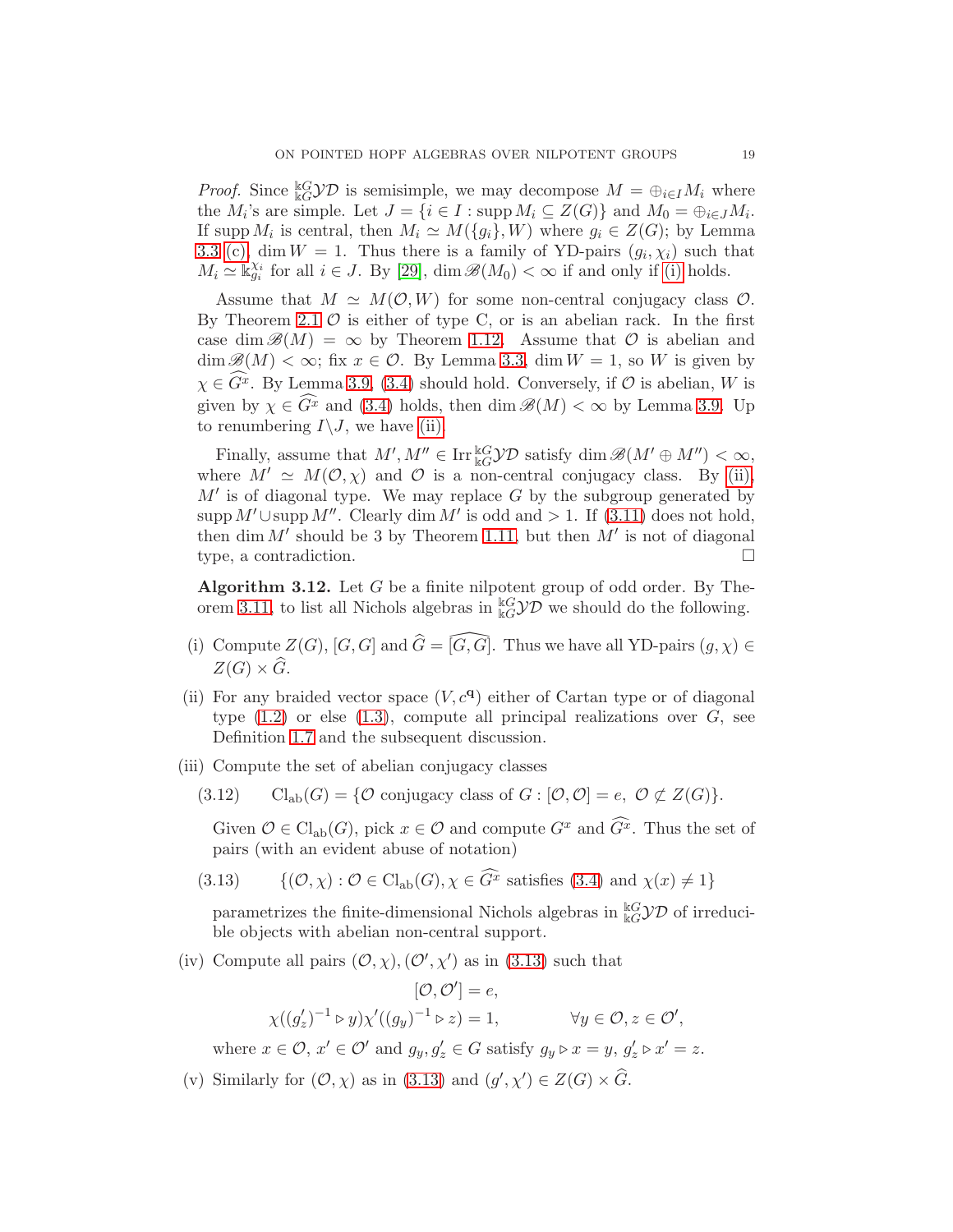3.6. Nilpotent groups of odd order, II. Let  $G$  be a finite nilpotent group of odd order. We extend the discussion in the previous subsection to determine all  $M \in \frac{kG}{kQ}$  such that GK-dim  $\mathscr{B}(M) < \infty$ . To have a complete picture we still need Conjectures [1.2](#page-3-0) and [1.13,](#page-7-0) and an analogue of Theorem [1.11.](#page-6-2) Here are the necessary steps:

1. supp  $M \subset Z(G)$ .

Since every object in  $k_G^k$  $\mathcal{YD}$  is semisimple, Proposition [3.4](#page-14-7) gives a complete picture, up to Conjecture [1.2.](#page-3-0)

# 2.  $M \simeq M(\mathcal{O}, W)$  where  $\mathcal O$  is not central.

By Theorem [2.1,](#page-8-0)  $\mathcal O$  is either abelian or of type C. To discard type C, we need the validity of Conjecture [1.13.](#page-7-0)

Assume that O is abelian; fix  $x \in \mathcal{O}$ . If dim  $W > 1$ , then  $\eta(x) = 1$  and GK-dim  $\mathscr{B}(\mathcal{O}, W) = \dim W|\mathcal{O}|$  by Lemma [3.6.](#page-15-4) If  $\dim W = 1$ , then [\(3.4\)](#page-16-0) should hold and then GK-dim  $\mathscr{B}(M) < \infty$ , given by [3.4,](#page-16-0) see Lemma [3.9.](#page-17-3)

### **3.** Braidings between  $M(\mathcal{O}, W)$  with  $\mathcal{O}$  not central and other summands.

We guess that [\(3.11\)](#page-17-5) holds; this would need an analogue of Theorem [1.11](#page-6-2) for finite GK-dim. Clearly this would be related to Conjecture [1.13.](#page-7-0)

3.7. Finitely generated nilpotent groups whose torsion has order coprime to 6. Let  $G$  be a finitely generated nilpotent group with torsion subgroup T, let  $\mathcal O$  be a finite abelian conjugacy class and  $x \in \mathcal O$ . Assume that  $g \in G \backslash G^x$  satisfies [\(3.7\)](#page-16-2); recall the set  $\mathcal{Z}_g^x$  from [\(3.6\)](#page-16-6).

<span id="page-19-0"></span>**Lemma 3.13.** If  $p = \lvert \mathcal{Z}_g^x \rvert$  is prime, then it divides  $\lvert T \rvert$ .

*Proof.* Let  $K = \langle g, G^x \rangle$ . As  $g^p \in G^x$ ,  $[K : G^x] \in p^{\mathbb{N}}$  by Theorem [2.3,](#page-9-1) thus p divides  $|\mathcal{O}| = [G : G^x] = [G : K][K : G^x]$ . Then Lemma [2.10](#page-12-0) applies.  $\square$ 

Assume now that  $|T|$  is coprime to 6. In particular  $|T|$  is odd, hence any finite conjugacy class is either abelian or of type C by Proposition [2.9.](#page-11-0)

<span id="page-19-1"></span>**Lemma 3.14.** Let  $\chi \in \widehat{G^x}$ . Then GK-dim  $\mathscr{B}(\mathcal{O}, \chi) < \infty$  if and only if [\(3.4\)](#page-16-0) holds, in which case  $\mathcal{B}(\mathcal{O}, \chi)$  is given by [\(3.5\)](#page-16-1).

*Proof.* If [\(3.4\)](#page-16-0) does not hold, then GK-dim  $\mathcal{B}(\mathcal{O}, \chi) = \infty$  by Lemmas [3.8](#page-16-4) and [3.13](#page-19-0) (that excludes 2 and 3 by the hypothesis). The converse is clear.  $\Box$ 

In summary, if G is a finitely generated nilpotent group with torsion T with |T| coprime to 6, and assuming Conjecture [1.13,](#page-7-0) then the  $M =$  $M(\mathcal{O}, W) \in \text{Irr}_G^G\mathcal{YD}$  such that GK-dim  $\mathscr{B}(M) < \infty$  are either covered by Proposition [3.4,](#page-14-7) Lemma [3.6](#page-15-4) and Lemma [3.14,](#page-19-1) or else  $\mathcal O$  is abelian noncentral, dim  $W \ge 2$  and  $\eta(x) = -1$ . For these last, see the discussion in §[4.2.](#page-23-0) Once this is settled, the determination of the semisimple  $M$  such that  $GK$ -dim  $\mathscr{B}(M) < \infty$  can be obtained softly.

<span id="page-19-2"></span>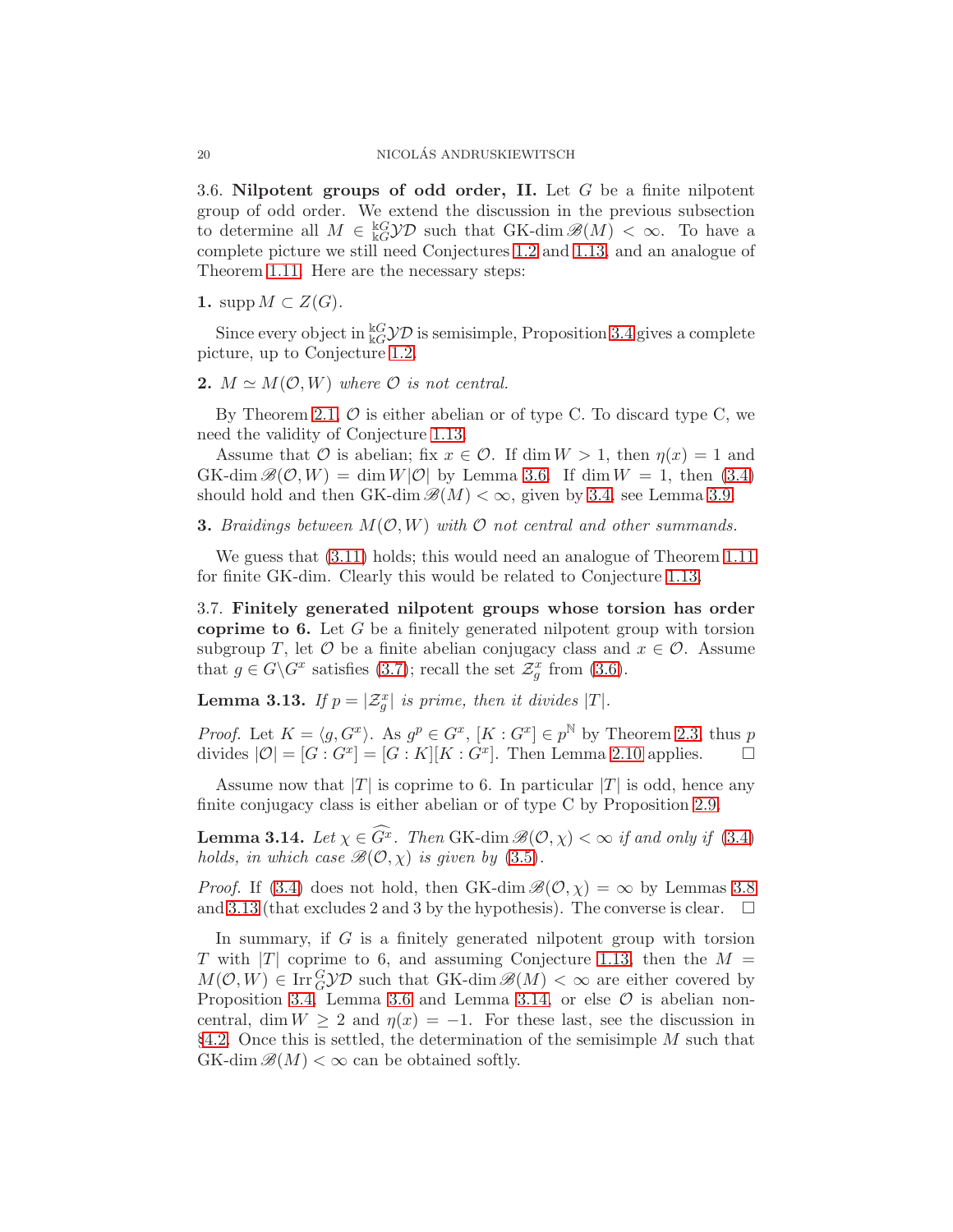# 3.8. Examples.

3.8.1. Class 2. Let G be a finite nilpotent group of odd order. We discuss how to prove the following result from [\[40\]](#page-25-2) by means of Theorem [3.11:](#page-17-0) If  $[G,G] = Z(G)$ , then dim  $\mathscr{B}(M) = \infty$  for any  $M \in \frac{\mathbb{k}G}{\mathbb{k}G} \mathcal{YD} \setminus 0$ . Equivalently any finite-dimensional pointed Hopf algebra over  $G$  is isomorphic to  $\mathbb{k}G$ .

The contention  $[G, G] \supset Z(G)$  implies that  $\dim \mathcal{B}(M) = \infty$  for any  $M \in$  $k_G^{\text{LC}}$  $\mathcal{YD}$  with central support. By Theorem [3.11,](#page-17-0) we are reduced to prove:

**Claim.** Let  $x \in G$  such that  $\mathcal{O}_x$  is non-central abelian and let  $\chi \in \widehat{G}^x$  with  $\chi(x) \neq 1$ . Then there exists  $g \in G \backslash G^x$  such that  $\chi((g^{-1} \triangleright x)(g \triangleright x)) \neq 1$ .

First, let  $\Gamma$  be a group,  $x \in \Gamma$  and  $g \in N_{\Gamma}(\Gamma^x)$ , such that  $[g, [g, x]] = 1$ . Then  $(g^{-1} \triangleright x)(g \triangleright x) = x^2$ . Indeed, clearly  $[g, x]^{-1} = [g^{-1}, x]$ , hence  $(g^{-1} \triangleright x)(g \triangleright x) = [g^{-1}, x]x[g, x]x = [g, x]^{-1}[g, x]x^2 = x^2.$ 

Now  $N_G(G^x) \neq G^x$  since G is nilpotent and any  $g \in N_G(G^x) \backslash G^x$  satisfies  $[g, [g, x]] = 1$  because  $[G, G] \subset Z(G)$ .

3.8.2. Heisenberger groups. Let K be a commutative ring and  $n \in \mathbb{N}$ . We consider the Heisenberg group  $H = H_{2n+1}(K)$  that consists of the matrices

<span id="page-20-0"></span>
$$
(3.14) \quad\n\begin{pmatrix}\n1 & a_1 & a_2 & \dots & a_n & c \\
0 & 1 & 0 & \dots & 0 & b_1 \\
0 & 0 & 1 & \dots & 0 & b_2 \\
\vdots & \vdots & \vdots & \ddots & \vdots & \vdots \\
0 & 0 & 0 & \dots & 1 & b_n \\
0 & 0 & 0 & \dots & 0 & 1\n\end{pmatrix}\n\in GL_{n+2}(K).
$$

For simplicity, we denote  $\mathbf{a} := (a_1, a_2, \ldots, a_n)$ ,  $\mathbf{b} := (b_1, b_2, \ldots, b_n)$  and the matrix [\(3.14\)](#page-20-0) by  $(a, b, c)$ . Let  $\omega : K^{2n} \times K^{2n} \to K$  be the 'symplectic form'

$$
\omega\left((\mathbf{a},\mathbf{b}),(r,\mathbf{s})\right)=\sum_{1\leq i\leq n}(a_is_i-b_ir_i),\qquad\mathbf{a},\mathbf{b},\mathbf{r},\mathbf{s}\in K^n.
$$

Then  $(\mathbf{a}, \mathbf{b}, c) \triangleright (\mathbf{r}, \mathbf{s}, t) = (\mathbf{r}, \mathbf{s}, t + \omega ((\mathbf{a}, \mathbf{b}), (\mathbf{r}, \mathbf{s})))$ .

Given  $\mathbf{r}, \mathbf{s} \in K^n$ , let  $(\mathbf{r}, \mathbf{s})^{\perp}$  be the K-submodule of  $K^{2n}$  of those  $(\mathbf{a}, \mathbf{b})$ such that  $\omega((a, b), (r, s)) = 0$ ; and let  $\langle r, s \rangle$  be the ideal of K generated by  $r_i, s_i, i \in \mathbb{I}_n$ . Clearly  $Z(H) = 0 \times 0 \times K$  and the conjugacy class of  $(\mathbf{r}, \mathbf{s}, t)$  is

$$
\mathcal{O}_{(\mathbf{r}, \mathbf{s}, t)} := \{ (\mathbf{r}, \mathbf{s}, t + \ell) : \ell \in \langle \mathbf{r}, \mathbf{s} \rangle \}.
$$

Fix a non-central class  $\mathcal O$  and  $(\mathbf r,\mathbf s,t)\in\mathcal O$ , where  $(\mathbf r,\mathbf s)\neq (0,0)$ . Given  $\ell \in \langle \mathbf{r}, \mathbf{s} \rangle$  pick  $(\mathbf{a}, \mathbf{b})$  such that  $\omega((\mathbf{a}, \mathbf{b}),(\mathbf{r}, \mathbf{s})) = \ell$  and set

$$
x_{\ell} = (\mathbf{r}, \mathbf{s}, t + \ell) \in \mathcal{O}, \qquad g_{\ell} = (\mathbf{a}, \mathbf{b}, 0),
$$

so that  $g_{\ell} \triangleright x_0 = x_{\ell}$ . Then for  $m \in \langle \mathbf{r}, \mathbf{s} \rangle$ , the element  $(1.4)$  is given by

$$
t_{m,\ell} := g_{\ell}^{-1}x_m g_{\ell} = (-\mathbf{a}, -\mathbf{b}, \sum_i a_i b_i)(\mathbf{r}, \mathbf{s}, t+m)(\mathbf{a}, \mathbf{b}, 0) = (\mathbf{r}, \mathbf{s}, t+m-\ell).
$$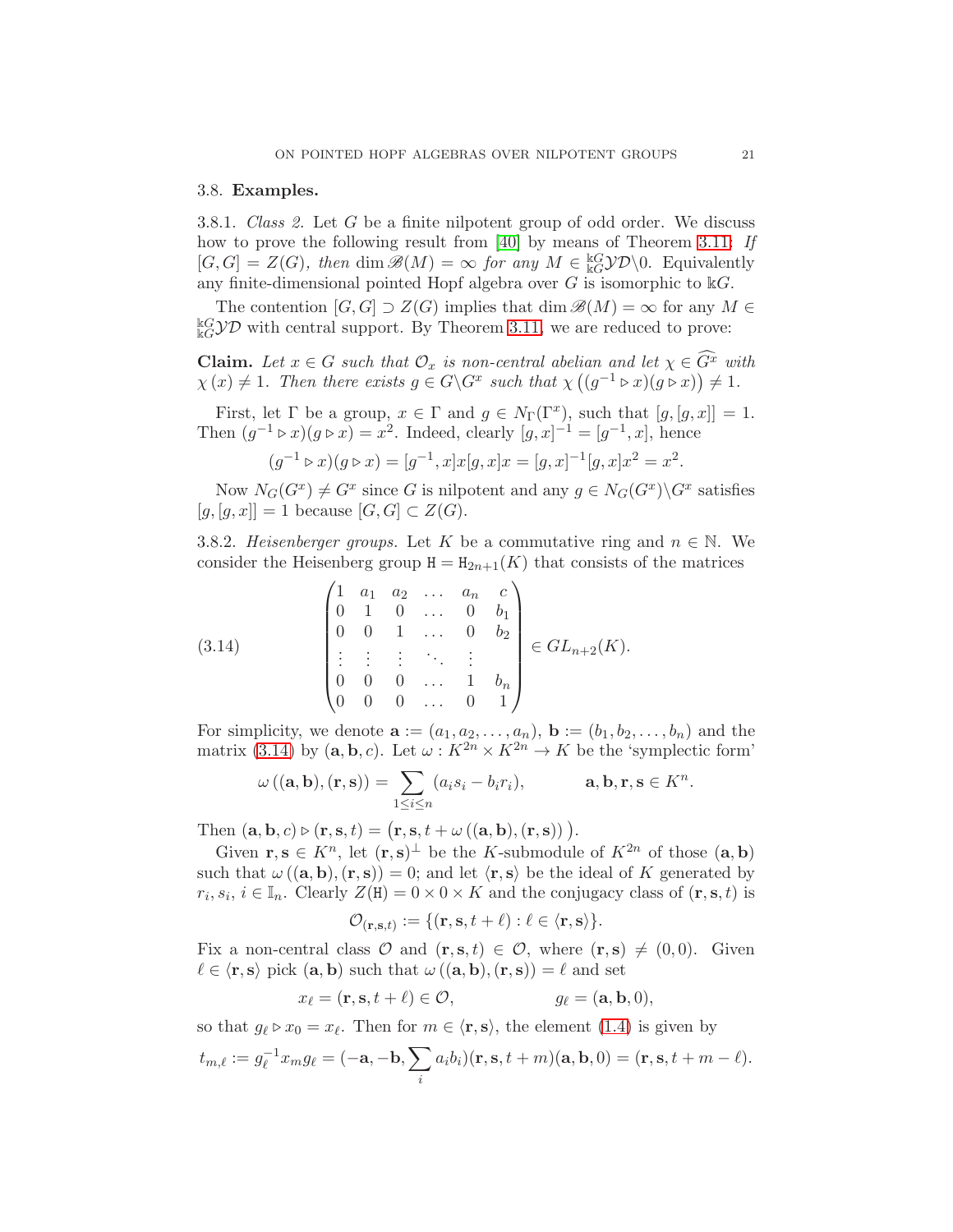The centralizer of  $(\mathbf{r}, \mathbf{s}, t)$  is  $H^{(\mathbf{r}, \mathbf{s}, t)} \simeq (\mathbf{r}, \mathbf{s})^{\perp} \times K$ , which is abelian, so  $\widehat{H^{(r,s,t)}} \simeq (\widehat{r,s})^{\perp} \times \widehat{K}$  parametrizes Irr  $H^{(r,s,t)}$ . Let  $\chi = (\chi_1, \chi_2)$  be such a character and  $q = \chi_1(\mathbf{r}, \mathbf{s}) \chi_2(t)$ . Then the braiding of  $M(\mathcal{O}, \chi)$  is given by

(3.15)  $c(g_m \otimes g_\ell) = \chi_1(\mathbf{r}, \mathbf{s}) \chi_2(t) \chi_2(m - \ell) g_\ell \otimes g_m, \quad m, \ell \in \langle \mathbf{r}, \mathbf{s} \rangle.$ 

That is,  $M(\mathcal{O}, \chi)$  is of diagonal type with matrix twist-equivalent to  $\mathbf{q} =$  $(q_{ij})_{i,j\in\mathbb{I}}, q_{ij}=q$  for all  $i, j$ . Clearly dim  $M(\mathcal{O}, \chi) = |\langle \mathbf{r}, \mathbf{s} \rangle|$ . By Lemma [1.3,](#page-4-1)  $GK\text{-dim}\mathcal{B}(\mathcal{O},\chi)=$ 

$$
= \begin{cases} |\langle \mathbf{r}, \mathbf{s} \rangle|, & \mathscr{B}(\mathcal{O}, \chi) \simeq_{\text{tw}} S(M(\mathcal{O}, \chi)) \text{ if } \chi_1(\mathbf{r}, \mathbf{s}) = \chi_2(t)^{-1}; \\ 0, & \mathscr{B}(\mathcal{O}, \chi) \simeq_{\text{tw}} \Lambda(M(\mathcal{O}, \chi)) \text{ if } \chi_1(\mathbf{r}, \mathbf{s}) = -\chi_2(t)^{-1}; \\ 0, & \dim \mathscr{B}(x, \chi) = 27 \text{ if } \chi_1(\mathbf{r}, \mathbf{s}) \chi_2(t) \in \mathbb{G}_3' \text{ and } |\langle \mathbf{r}, \mathbf{s} \rangle| = 2; \\ \infty & \text{in any other case.} \end{cases}
$$

The first two lines correspond to the situation in Lemma [3.7](#page-16-5) while the third one is covered by Lemma [3.8](#page-16-4) [\(i\);](#page-16-3) this last case occurs e. g. with  $K = \mathbb{Z}/6$ ,  $n = 1$ ,  $\mathbf{r} = (3, 0) = \mathbf{s}, t = \overline{2}, \chi_1$  trivial and  $\chi_2$  non-trivial.

Another family of examples arises taking an ideal I of K and the quotient  $\widetilde{H} := H_{2n+1}(K)/0 \times 0 \times I \simeq K^{2n} \times K/I$ . Clearly  $Z(\widetilde{H}) = I^{2n} \times K/I$ . Let  $\pi: K \to K/I$ ,  $t \mapsto \overline{t}$  be the natural projection and let  $\overline{\omega}: K^{2n} \times K^{2n} \to K/I$ ,  $\overline{\omega} = \pi \omega$ . If  $(\mathbf{r}, \mathbf{s}) \in K^{2n}$ , and  $t \in K$ , then

$$
\widetilde{\mathrm{H}}^{(\mathbf{r},\mathbf{s},\overline{t})} = (\mathbf{r},\mathbf{s})^{\perp,I} \times K/I; \qquad \mathcal{O}_{(\mathbf{r},\mathbf{s},\overline{t})} = (\mathbf{r},\mathbf{s},\overline{t + \langle \mathbf{r},\mathbf{s} \rangle}),
$$

where  $(\mathbf{r}, \mathbf{s})^{\perp, I} = \{(\mathbf{a}, \mathbf{b}) \in K^{2n} : \omega((\mathbf{a}, \mathbf{b}), (\mathbf{r}, \mathbf{s})) \in I\}$ . Let  $\chi = (\chi_1, \chi_2) \in$ <br> $(\mathbf{r}, \mathbf{s})^{\perp, I} \times \widehat{K/I}$  and  $g = \chi_1(\mathbf{r}, \mathbf{s})\chi_2(t)$ . Then  $M(O, \chi)$  is of diagonal type with  $(\widehat{\mathbf{r},\mathbf{s})^{\perp,I}} \times \widehat{K/I}$  and  $q = \chi_1(\mathbf{r},\mathbf{s})\chi_2(t)$ . Then  $M(\mathcal{O},\chi)$  is of diagonal type with matrix twist-equivalent to  $\mathbf{q} = (q_{ij})_{i,j\in\mathbb{I}}$ ,  $q_{ij} = q$  for all  $i, j$  and  $\mathscr{B}(\mathcal{O}, \chi)$  is determined by a similar analysis.

Suppose that  $K = \mathbb{Z}$  and  $I = \mathbb{Z}/N$  where  $N \geq 2$ ; then H is an FCgroup with torsion  $\simeq \mathbb{Z}/N$ . Assume further that  $N = 2d$  is even,  $n = 1$ ,  $\mathbf{r} = (d,0) \neq \mathbf{s} = (0,0), t = \overline{1}$ ; thus  $(\mathbf{r}, \mathbf{s})^{\perp,1} \simeq \frac{N}{(d)}$  $\frac{N}{(d,N)}\mathbb{Z} \times \mathbb{Z}^3 \simeq \mathbb{Z}^4$ . Then  $|\overline{\langle \mathbf{r}, \mathbf{s} \rangle}| = 2$  and  $q = \chi_1(\mathbf{r}, \mathbf{s}) \chi_2(t)$  might be in  $\mathbb{G}'_3$  even if N is coprime to 3.

<span id="page-21-0"></span>3.8.3. Unitriangular groups. We show examples of classes of type C. Let  $K$ be a commutative ring and  $G = UT_4(K)$ , consisting of the matrices

<span id="page-21-1"></span>(3.16) 
$$
\begin{pmatrix} 1 & a_{12} & a_{13} & a_{14} \\ 0 & 1 & a_{23} & a_{24} \\ 0 & 0 & 1 & a_{34} \\ 0 & 0 & 0 & 1 \end{pmatrix} \in GL_4(K).
$$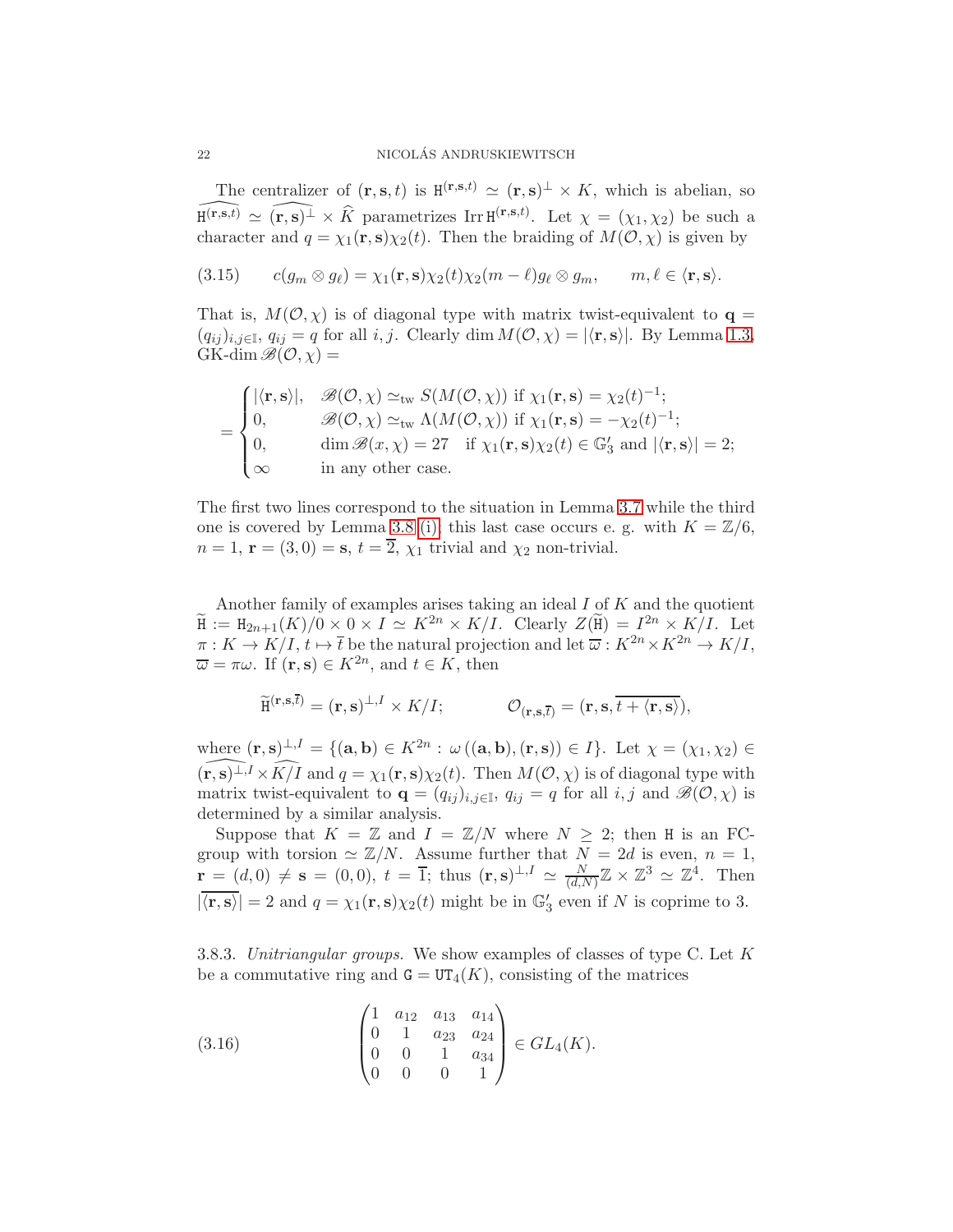For simplicity, we denote matrices  $(3.16)$  by  $a :=$  $\sqrt{ }$  $\mathbf{I}$  $a_{12}$   $a_{23}$   $a_{34}$  $a_{13}$   $a_{24}$  $a_{14}$  $\setminus$  $\vert$ , etc. Then

$$
\mathbf{a} \triangleright \mathbf{b} = \begin{pmatrix} b_{12} & b_{23} & b_{34} \\ b_{13} + a_{12}b_{23} - b_{12}a_{23} & b_{24} + a_{23}b_{34} - b_{23}a_{34} \\ b_{14} + b_{12}(a_{23}a_{34} - a_{24}) - b_{13}a_{34} - b_{23}a_{12}a_{34} + b_{24}a_{12} + b_{34}a_{13} \end{pmatrix}.
$$

Let  $\mathbf{r} :=$  $\sqrt{ }$  $\mathbf{I}$  $r_{12}$   $r_{23}$   $r_{34}$ 0 0  $\overline{0}$  $\setminus$ where  $r_{12}, r_{23}, r_{34} \in \mathcal{U}(K)$  (the group of units of  $K$ ). Then

$$
\mathcal{O}_{\mathbf{r}} = \left\{ \begin{pmatrix} r_{12} & r_{23} & r_{34} \\ & c_{13} & c_{24} \\ & & c_{14} \end{pmatrix} : c_{13}, c_{24}, c_{14} \in K \right\}.
$$

Then  $\mathcal{O}_r$  is not an abelian, e. g.  $s :=$  $\mathbf{I}$  $r_{12}$   $r_{23}$   $r_{34}$ 1 0  $\theta$  $\int$  satisfies  $[\mathbf{r}, \mathbf{s}] =$  $\sqrt{2}$ 

$$
\begin{pmatrix} 0 & 0 & 0 \ 0 & 0 & -r_{34} \ -r_{34} & \end{pmatrix}
$$
. Hence  $H := \langle \mathbf{r}, \mathbf{s} \rangle \simeq \mathbf{H}_3(K)$  via  $(1, 0, 0) \mapsto \mathbf{r}$ ,  $(0, 1, 0) \mapsto \mathbf{s}$ , and  $\mathcal{O}_{\mathbf{r}}^H \cap \mathcal{O}_{\mathbf{s}}^H = \emptyset$ . Thus, if  $K$  is finite and  $|K|$  is odd, then  $\mathcal{O}_{\mathbf{r}}$  is of type C.

## 4. Conclusions

<span id="page-22-0"></span>We discuss the problems that remain open as well as some applications.

4.1. Representations. In the previous sections we have argued assuming some information about the representations and conjugacy classes of finitely generated nilpotent groups. But the representation theory of such groups is not completely known to our knowledge. Let  $H \leq G$  and  $W \in \text{Rep } H$ . Then  $\text{Ind}_{H}^{G} W = \mathbb{k} \mathbb{G} \otimes_{\mathbb{k} H} W$  is called the induced representation of  $\rho$ . We need two definitions. Let  $\pi: G \to V$  be a representation.

 $\circ \pi$  is monomial if there are  $H \leq G$  and  $\chi \in \widehat{H}$  such that  $\pi \simeq \text{Ind}_{H}^{G} \chi$ .

 $\circ \pi$  has finite weight if there are  $K \leq G$  and  $\eta \in \widehat{K}$  such that

$$
V_{K,\eta} := \{ v \in V : \pi(k)(v) = \eta(k)v \,\,\forall k \in K \}
$$

is non-zero and finite-dimensional. Generalizing classical results of Dixmier, Kirillov and Brown, Parshin [\[34\]](#page-25-12) conjectured the following result.

**Theorem 4.1.** [\[19\]](#page-24-19). Let G be a finitely generated nilpotent group. An irreducible representation of G is monomial iff it has a finite weight.

Thus finite-dimensional irreducible representations of G are monomial, but this was already known [\[20,](#page-24-20) Lemma 1].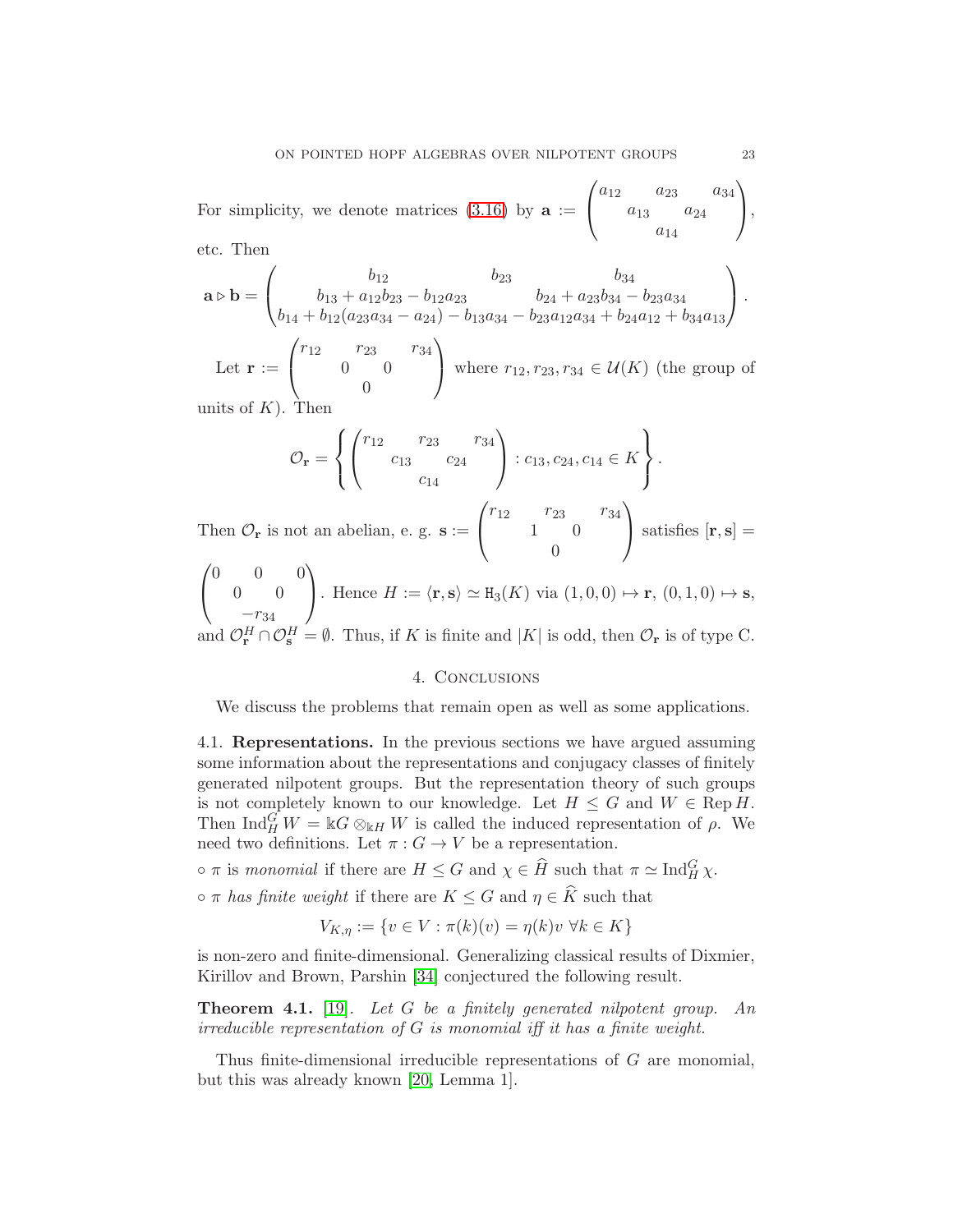<span id="page-23-0"></span>4.2. Finite nilpotent groups of even order. In order to deal with Nichols algebras over a finite nilpotent group of even order with finite dimension or finite GK-dim extending Theorem [3.11](#page-17-0) (see also Section [3.6\)](#page-19-2), the following points need to be addressed:

- Conjugacy classes. It suffices to consider 2-groups. We need to keep track of the conjugacy classes that are neither abelian nor of type C; the information from [\[31,](#page-25-6) 32] would be crucial.
- $\circ$  Irreducible Yetter-Drinfeld modules, dim  $W \geq 2$ . In the setting of Lemma [3.6](#page-15-4) we still have to consider the case  $\eta(x) = -1$ . We shall need:

**Lemma 4.2.** Let  $\Gamma$  be an abelian group and  $V = V_g \oplus V_h \in \mathbb{R}^r$   $\mathcal{YD}$  such that  $GK$ -dim  $\mathscr{B}(V) < \infty$ , where  $g \neq h$ . Then the action of h on  $V_g$  is locally finite.  $\Box$ 

Therefore we may consider eigenvectors and blocks, see the proof of Lemma [3.6.](#page-15-4) Since the classification of the Nichols algebras of blocks  $\mathcal{C}$  pale blocks  $\mathcal{B}$  points with finite GK-dim is not yet finished, we could not carry out a complete analysis that eventually would be straightforward.

- $\circ$  Ditto, dim  $W = 1$ . We need to explore further the possibilities  $|\mathcal{Z}_g^x| \in$ {2, 3} in Lemma [3.8,](#page-16-4) together with other restrictions.
- $\circ$  *Braiding between simple modules.* The condition  $(3.11)$  has to be adapted, cf. Theorem [1.11;](#page-6-2) in the even case it does not follow from finite dimension.

4.3. Finitely generated nilpotent groups with even torsion. The strategy would be parallel to the one in the previous Subsection.

4.4. Finitely generated nilpotent-by-finite groups. Assume that  $G$  is nilpotent-by-finite and fix  $N \triangleleft G$  a normal nilpotent subgroup of finite index. Then the image  $\mathcal O$  of  $\mathcal O$  in  $G/N$  is a conjugacy class. As said, the knowledge of the Nichols algebras over finite groups is still incomplete, but if  $\ddot{\mathcal{O}}$  is of type C, D or F, then so would be  $\mathcal O$  and then any Nichols algebra over  $G$  with support  $\mathcal O$  would have infinite dimension, and infinite GK-dim, if Conjecture [1.13](#page-7-0) and its analogues for types D and F are true. See [\[8\]](#page-24-8) and references therein.

4.5. Applications. Once all the Nichols algebras over G with finite GK-dim or finite dimension are known, one still needs to (i) compute all post-Nichols algebras with finite GK-dim and (ii) compute all liftings. For (i), when the braided vector spaces come from the abelian setting, we know: a finitedimensional Nichols algebra does not have post-Nichols algebras with finite dimension (except itself) [\[14\]](#page-24-12). For finite GK-dim see [10, [15\]](#page-24-21). As for (ii), see [\[16\]](#page-24-22) Finally observe that when  $G$  is torsion free, our results contribute to the classification pointed Hopf algebras with finite GK-dim that are domains.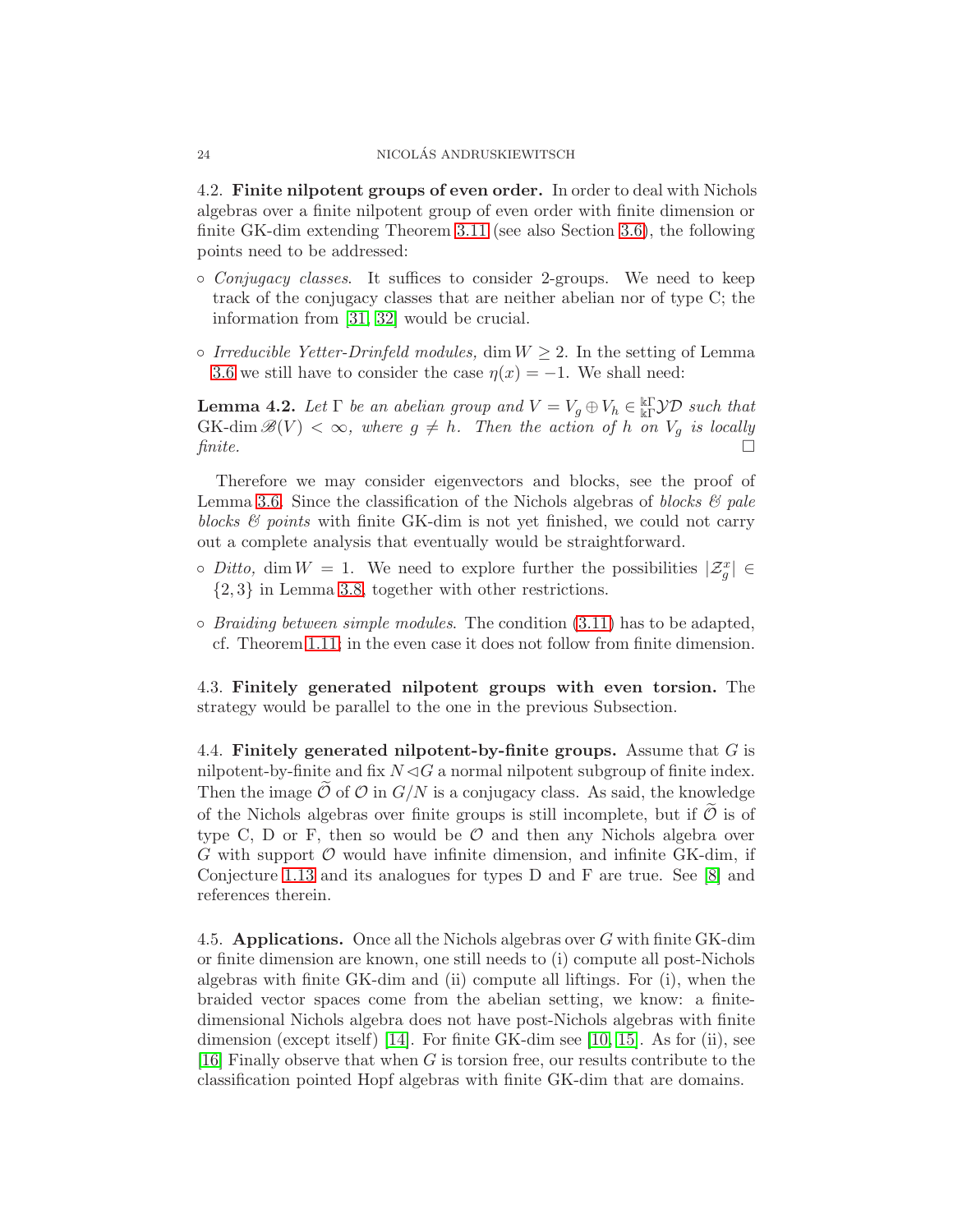#### **REFERENCES**

- <span id="page-24-6"></span>[1] N. Andruskiewitsch. An Introduction to Nichols Algebras. In Quantization, Geometry and Noncommutative Structures in Mathematics and Physics. A. Cardona et al., eds., pp. 135–195, Springer (2017).
- <span id="page-24-13"></span>[2] N. Andruskiewitsch, I. Angiono. On finite-dimensional Nichols algebras of diagonal type. Bull. Math. Sci. 7, 353–573 (2017).
- <span id="page-24-9"></span><span id="page-24-3"></span>N. Andruskiewitsch, I. Angiono, I. Heckenberger. On finite GK-dimensional Nichols algebras over abelian groups. Mem. Amer. Math. Soc., to appear.
- [4]  $\Box$  On finite GK-dimensional Nichols algebras of diagonal type. Contemp. Math. 728 1–23 (2019).
- <span id="page-24-4"></span>[5] On Nichols algebras of infinite rank with finite Gelfand–Kirillov dimension. Rend. Lincei Mat. Appl. 31 81–101 (2020).
- <span id="page-24-18"></span>[6] Liftings of Jordan and super Jordan planes. Proc. Edinb. Math. Soc., II. Ser. 6 661–672 (2018).
- <span id="page-24-5"></span>[7] N. Andruskiewitsch, I. Angiono, M. Moya Giusti. Nichols algebras of pale blocks. In preparation.
- <span id="page-24-8"></span>[8] N. Andruskiewitsch, G. Carnovale, G. A. García. Finite-dimensional pointed Hopf algebras over finite simple groups of Lie type III. Semisimple classes in  $PSL_n(q)$ , Rev. Mat. Iberoam. 33(3), 995–1024, (2017).
- <span id="page-24-14"></span>[9] N. Andruskiewitsch and M. Graña. From racks to pointed Hopf algebras, Adv. Math. 178 (2003), 177–243.
- [10] N. Andruskiewitsch, G. Sanmarco. Finite GK-dimensional pre-Nichols algebras of quantum linear spaces and of Cartan type. Trans. Am. Math. Soc., to appear.
- [11] N. Andruskiewitsch, H.-J. Schneider. Pointed Hopf algebras, New directions in Hopf algebras, MSRI series, Cambridge Univ. Press; 1–68 (2002).
- <span id="page-24-11"></span><span id="page-24-2"></span>[12] *A characterization of quantum groups.* J. Reine Angew. Math. **577** (2004), 81–104.
- [13] I. Angiono. A presentation by generators and relations of Nichols algebras of diagonal type and convex orders on root systems. J. Europ. Math. Soc. 17, 2643-2671 (2015).
- <span id="page-24-12"></span>[14] On Nichols algebras of diagonal type. J. Reine Angew. Math. 683, 189–251 (2013).
- <span id="page-24-21"></span>[15] I. Angiono, E. Campagnolo, G. Sanmarco. Finite GK-dimensional pre-Nichols algebras of super and standard type. arxiv.org/2009.04863
- <span id="page-24-22"></span>[16] I. Angiono, A. García Iglesias. Liftings of Nichols algebras of diagonal type II. All liftings are cocycle deformations. Sel. Math. New Ser. 25, 5 (2019).
- <span id="page-24-16"></span><span id="page-24-10"></span>[17] On finite GK-dimensional Nichols algebras of diagonal type: rank 3. to appear.
- <span id="page-24-19"></span>[18] R. Baer. Finiteness properties of groups. Duke Math. J., 15, 1021–1032 (1948).
- [19] I. V. Beloshapka, S. O. Gorchinskiy, Irreducible representations of finitely generated nilpotent groups. Mat. Sb.  $207:1$  45–72 (2016); Sb. Math.,  $207:1$  41–64 (2016).
- <span id="page-24-20"></span>[20] I. D. Brown. Representation of Finitely Generated Nilpotent Groups. Pac. J. Math. 45, 13–26 (1973).
- <span id="page-24-0"></span>[21] K. A. Brown and M. Couto. Affine commutative-by-finite Hopf algebras. J. Algebra 573 56–94 (2021).
- <span id="page-24-1"></span>[22] K. A. Brown and J. J. Zhang. Survey on Hopf algebras of GK-dimension 1 and 2. Contemp. Math., to appear.
- <span id="page-24-7"></span>[23] G. Carnovale, M. Costantini. Finite-dimensional pointed Hopf algebras over finite simple groups of Lie type VI. Suzuki and Ree groups, J. Pure Appl. Alg. 225 (2021).
- <span id="page-24-15"></span>[24] A. E. Clement, S. Majewicz, M. Zyman. The theory of nilpotent groups. Cham: Birkhäuser/Springer. xvii  $+307$ , (2017).
- <span id="page-24-17"></span>[25] C. Eckhardt, E. Gillaspy. Irreducible representations of nilpotent groups generate clas $sifiable C*-algebras$  Münster J. Math. 9 253-261 (2016).